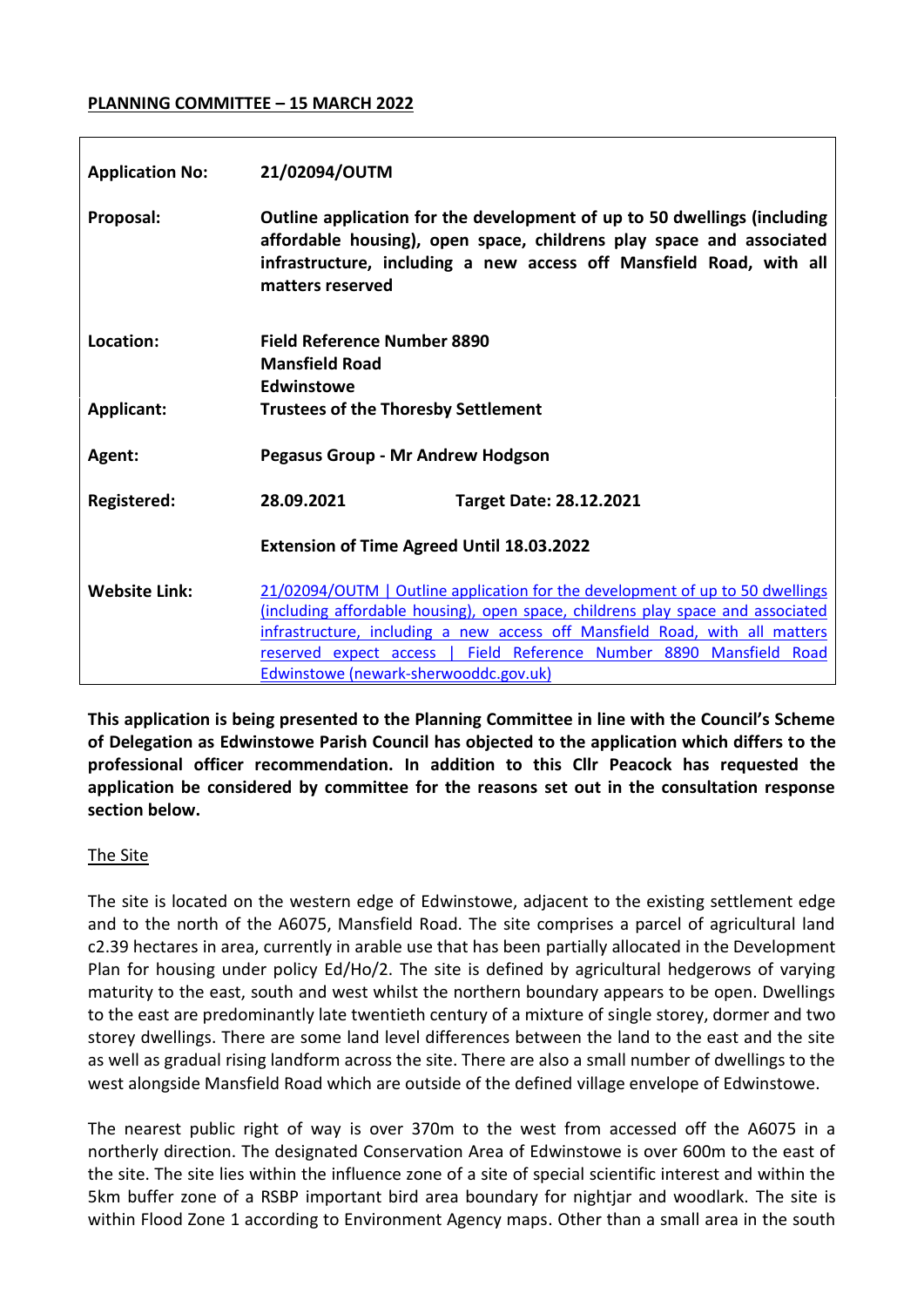eastern corner of the site, along Mansfield Road, the site is at very low risk of surface water flooding.

### Relevant Planning History

Pre-application advice has been sought on the proposed scheme but there is no formal planning history relevant to the site.

### The Proposal

The application seeks outline planning permission for the residential development of the site for up to 50 dwellings with associated facilities and infrastructure. The quantum of the development has been reduced during the life of the application (the original proposal was for 60 units).

The original application sought to agree matters of access but given that there may still need to be minor tweaks to the access arrangements this has been removed from formal consideration albeit it is accepted that the development would be served by a single vehicular access which is proposed to be a T-junction from Mansfield Road. The indicative plans show an intention for cycle and pedestrian accesses to be provided through the extension of Lintin Avenue and Thorseby Drive.

The application has been considered on the basis of the following plans and documents:

- Site Location Plan P20-3462 02 Rev C;
- Framework Plan P20-3462\_01 Rev F *(due to be updated prior to committee to reflect the reduced quantum of development);*
- Fig 9: Landscape Strategy P20-3462 09B;
- Design and Access Statement Pegasus Group P20-3462\_18B;
- Planning Statement Pegasus Group P20-3462;
- Landscape and Visual Impact Assessment Pegasus Group –- P20-3462
- Heritage Statement Pegasus Group P20-3462;
- Geophysical Survey Report Sumo Survey SUMO-02226;
- Flood Risk Assessment and Drainage Strategy SCP Transport VL/210032/FRA/Rev A;
- Transport Statement and Access Design Pegasus Group P20-3462;
- Framework Travel Plan Pegasus Group P20-3462;
- Habitats and Protected Species Report Paul Hicking Associates 2140 PHA;
- Arboricultural Report and Impact Assessment AWA Tree Consultants AWA3783;
- Topographical Survey 4862 Sheets 1 to 4;
- Underground Utilities Survey 4862 Sheets 1 to 3;
- Air Quality Assessment Create Consulting NP/VL/P21-2313/01 Rev B;
- Noise Impact Assessment Create Consulting MT/VL/P21-2313/02 Rev. A;
- HRA Shadow Screening Assessment Paul Hicking Associates 2140 PHA;
- Paul Hicking Associates letter dated 8<sup>th</sup> December 2021;
- Paul Hicking Associates letter dated 16<sup>th</sup> December 2021;
- Heritage Statement Pegasus Group P20-3462;
- Transport Statement Addendum P20-3462 dated February 2022.

#### Departure/Public Advertisement Procedure

Occupiers of 116 properties have been individually notified by letter. A site notice has also been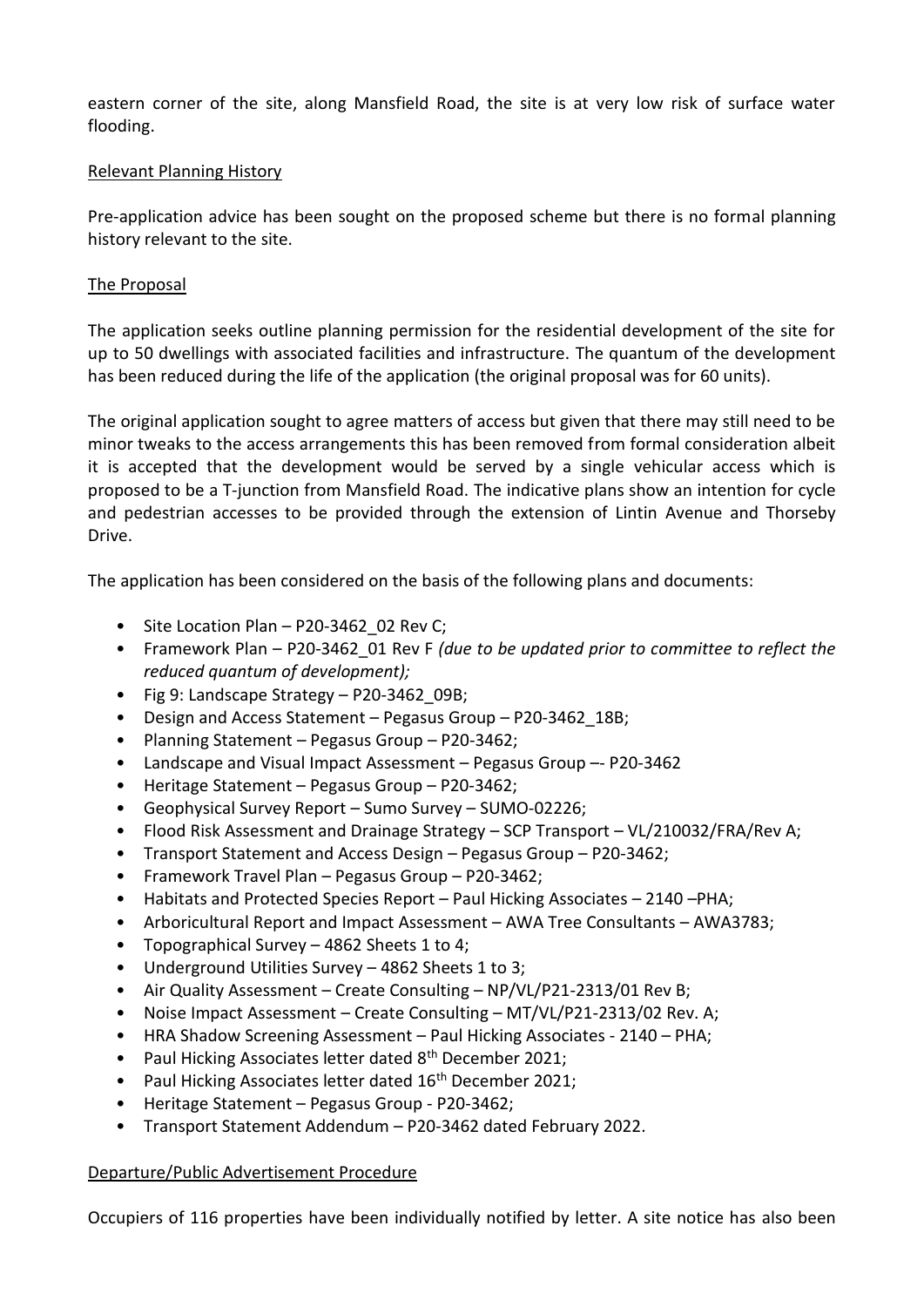displayed near to the site and an advert has been placed in the local press.

An additional round of re-consultation has taken place on the basis of the latest revised plan with the expiry date for comments of 14<sup>th</sup> March 2022. Any comments received between agenda print and the committee meeting will be report to Members through the schedule of late communications.

## **Planning Policy Framework**

## **The Development Plan**

# **Newark and Sherwood Amended Core Strategy DPD (adopted March 2019)**

Spatial Policy 1 - Settlement Hierarchy Spatial Policy 2 - Spatial Distribution of Growth Spatial Policy 5 – Delivering the Strategy Spatial Policy 6 – Infrastructure for Growth Spatial Policy 7 - Sustainable Transport Core Policy 1 – Affordable Housing Provision Core Policy 3 – Housing Mix, Type and Density Core Policy 9 -Sustainable Design Core Policy 10 – Climate Change Core Policy 10A – Local Drainage Designations Core Policy 12 – Biodiversity and Green Infrastructure Core Policy 13 – Landscape Character Core Policy 14 – Historic Environment ShAP3 – Role of Edwinstowe

## **Allocations & Development Management DPD**

- DM1 Development within Settlements Central to Delivering the Spatial Strategy
- DM2 Development on Allocated Sites
- DM3 Developer Contributions and Planning Obligations
- DM5 Design
- DM7 Biodiversity and Green Infrastructure
- DM9 Protecting and Enhancing the Historic Environment
- DM12 Presumption in Favour of Sustainable Development

## **Other Material Planning Considerations**

- National Planning Policy Framework 2021
- Planning Practice Guidance (online resource)
- National Design Guide Planning practice guidance for beautiful, enduring and successful places September 2019
- Residential Cycle and Car Parking Standards & Design Guide SPD June 2021
- District Wide Housing Needs Survey 2020, ARC4
- Affordable Housing SPD
- Developer Contributions SPD
- Landscape and Character Appraisal SPD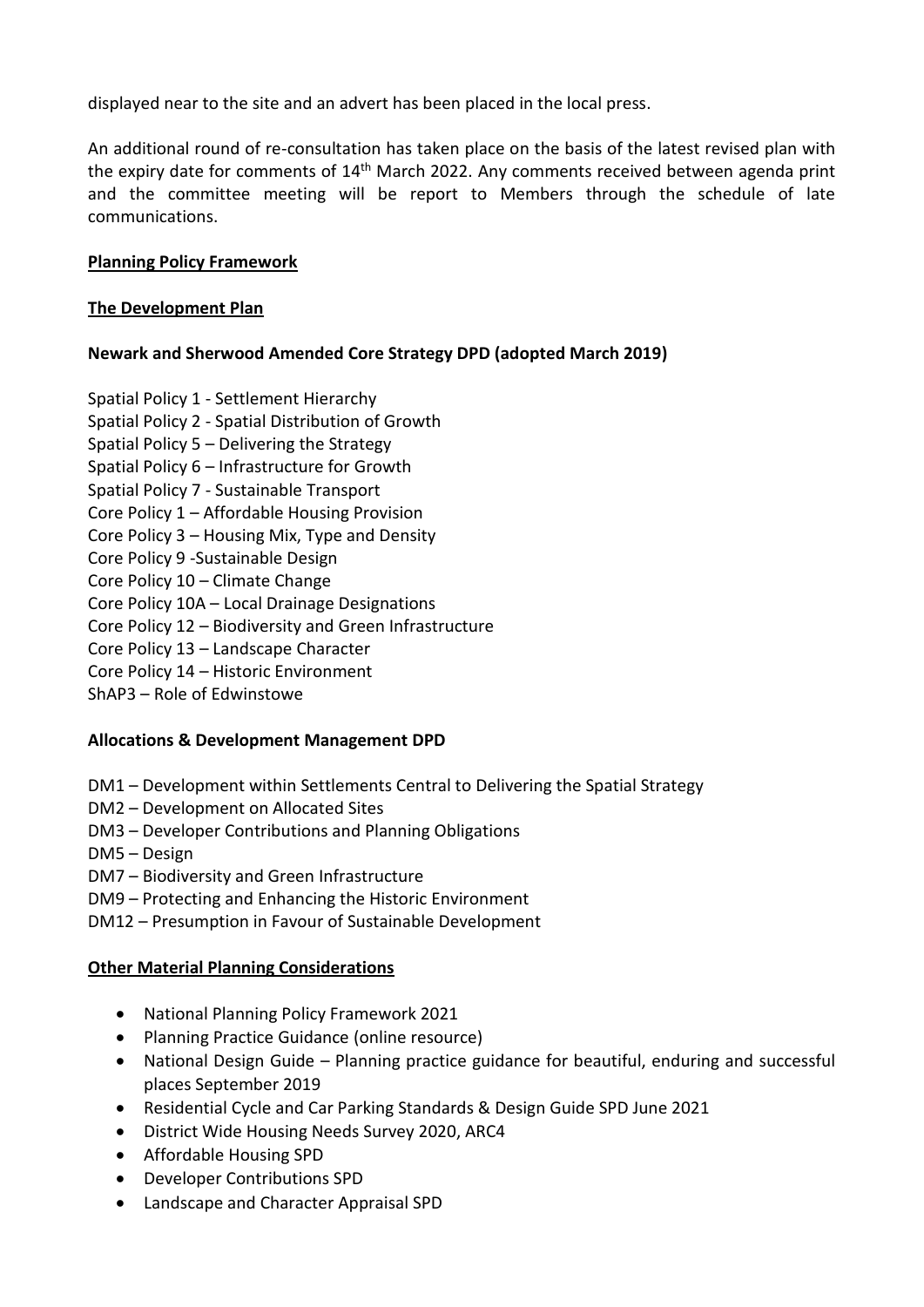## Consultations

*All consultee comments and representations in these agenda papers are based on the original 60 unit scheme. Any updated comments in relation to the reduced quantum will be reported directly to Members.*

**Edwinstowe Parish Council –** Object on the basis of the summarized reasons:

- Mansfield Road is a very busy road, further traffic would exacerbate traffic problems;
- Additional traffic will present problems for residents wishing to access Jubliee Park;
- The bus stop opposite the access is busy with pupils at certain times;
- Local schools are full and the new primary school at Thorseby Vale is uncertain;
- The situation with regards to secondary schools is uncertain;
- There are already parking problems;
- Around 120 new houses have been completed in the past 2 years, add on 800 at Thorseby Vale and 30 on Ollerton Road and there is an enormous strain on the High Street meaning residents will look for alternative shopping opportunities;
- Medical services are stretched;
- The site appears to be prime agricultural land;
- There is an SSSI in the area behind the site;
- Existing houses will be overlooked and will lose privacy;
- The area shown on the strategic plan as EDH02 is smaller than the plan submitted as a site plan;
- The site extends beyond the village envelope;
- The strategic buffer has gone;
- The development lies within the Sherwood Special Landscape area;
- This development may well be the straw that broke the camels back when can residents expect a line to be drawn as far as building developments are concerned;
- The village will have grown exponentially changing the nature of the village.

**NSDC Cllr Paul Peacock -** Email received dated 18.10.2021 stating against the development and requesting consideration at Planning Committee, summarised as follows:

- Edwinstowe has already grown exponentially in terms of numbers of homes built but this not been reflected in the availability of services and facilities;
- The S106 funding is not enough to make a difference and too slow to be effective;
- There is too much traffic on the roads and not enough parking on the High Street;
- The site should have been de-allocated;
- Housing need in the District has been over-estimated;
- The site is prime agricultural land and should not be lost for the sake of short term profit;
- Mansfield Road is a busy road and the 30mph speed limit is regularly ignored;
- There are no zebra crossings;
- The site lends itself to a habitat for many species;
- Brownfield derelict sites should be used instead.

**NCC Cllr Scott Carlton –** Letter received dated 14.10.2021 stating cannot support the application, summarized as follows: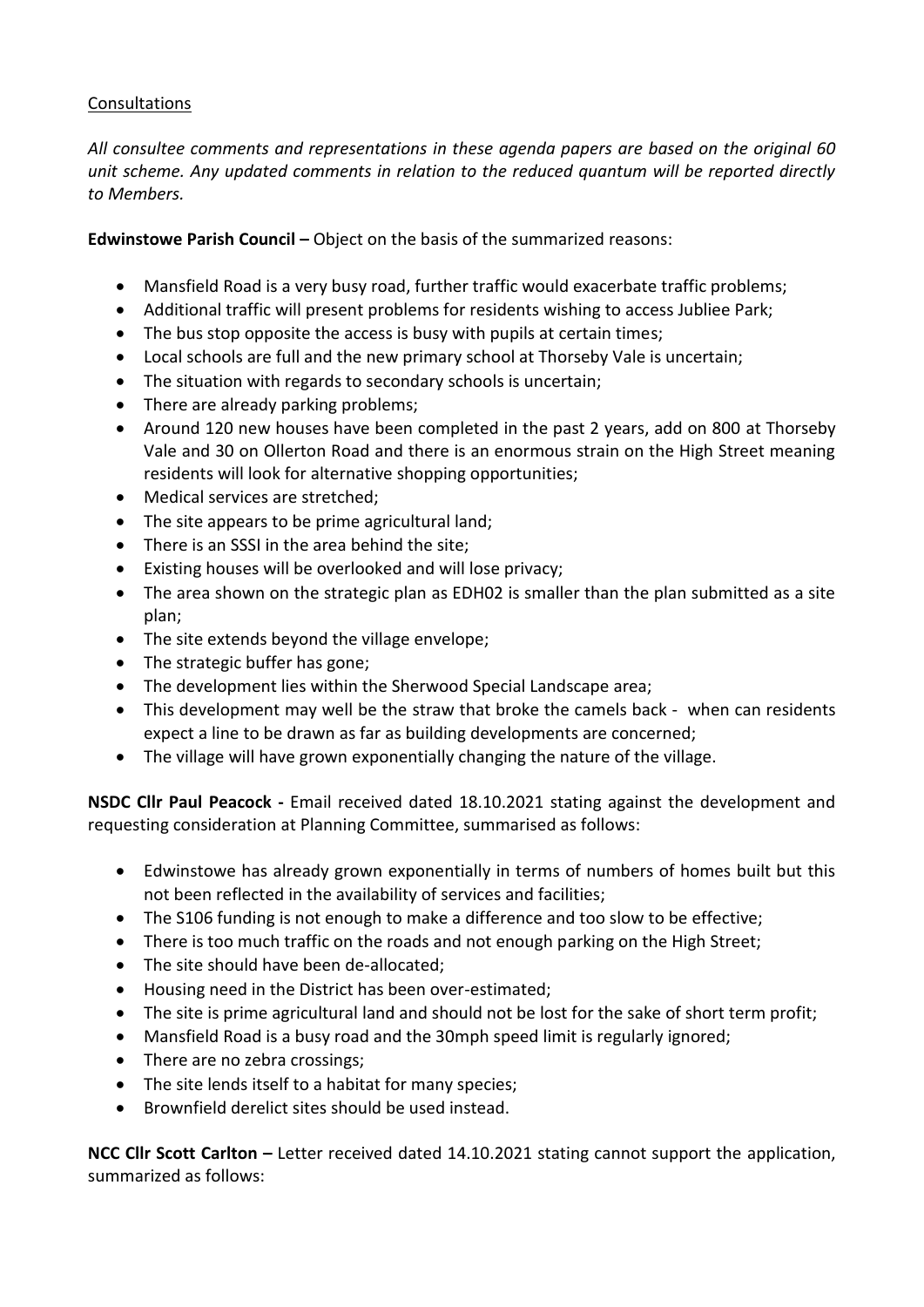- Housing growth in Edwinstowe in recent times has been significant, including at Thoresby Colliery, which is starting to place significant pressure on the amenities of the village;
- $\bullet$  It is already becoming harder to access the GP CCG comments confirm facilities are working at capacity;
- This application will also add additional pressures on current and future planned schooling;
- Seek assurances over the level of current need and what scoping work has been done to assess that in this locality more houses are required;
- It is difficult to find a parking space in the village;
- The site shows a farm access so would presumably have farm traffic passing through;
- Parking spaces appear low;
- Have emergency services been consulted;
- Seek assurances that the existing properties will not be materially affect by loss of; privacy, amenity view, sunlight or financially adversely affected.

**NCC Highways –** Latest summarised comments received 28.02.2022:

- Disappointing that the development would only have one access point meaning that there will be detriment to the highway network should an incident or roadworks affect the point of access – albeit not a highways capacity issue;
- Lintin Avenue and Thoresby Drive are not suitable for construction traffic which should be addressed by a construction management plan;
- Speed surveys appear to have been done during a week of fog which is likely to have reduced speeds;
- Suitable visibility is likely to be available in consideration of the wide verge;
- If the site frontage hedge is to be retained it is essential that a maintenance plan is in place to ensure the visibility splay is kept clear;
- Eastbound speeds are a concern and are considered incongruous with residential development and associated increased vehicle, cycle and pedestrian movements – therefore seek mitigating measures on the eastbound approach;
- It will be necessary to site the refuge further west;
- Any reserved matters application will require the design to be in compliance with the NHDG;
- The Travel Plan is not acceptable in its current form.

Overall conclusion is no objection subject to conditions and informatives.

## **NCC Planning Policy –**

*Minerals and Waste –* No Minerals safeguarding and consultation areas or waste sites in close proximity to the site.

*Strategic Highways –* No observations.

*Planning Obligations Sought*

Education - £228,969 (based on 13 pupils x £17,613 per place) for Primary education.

Libraries - = £2114 (based on 138 (population) x 1.532 (items) x £10.00 (cost per item).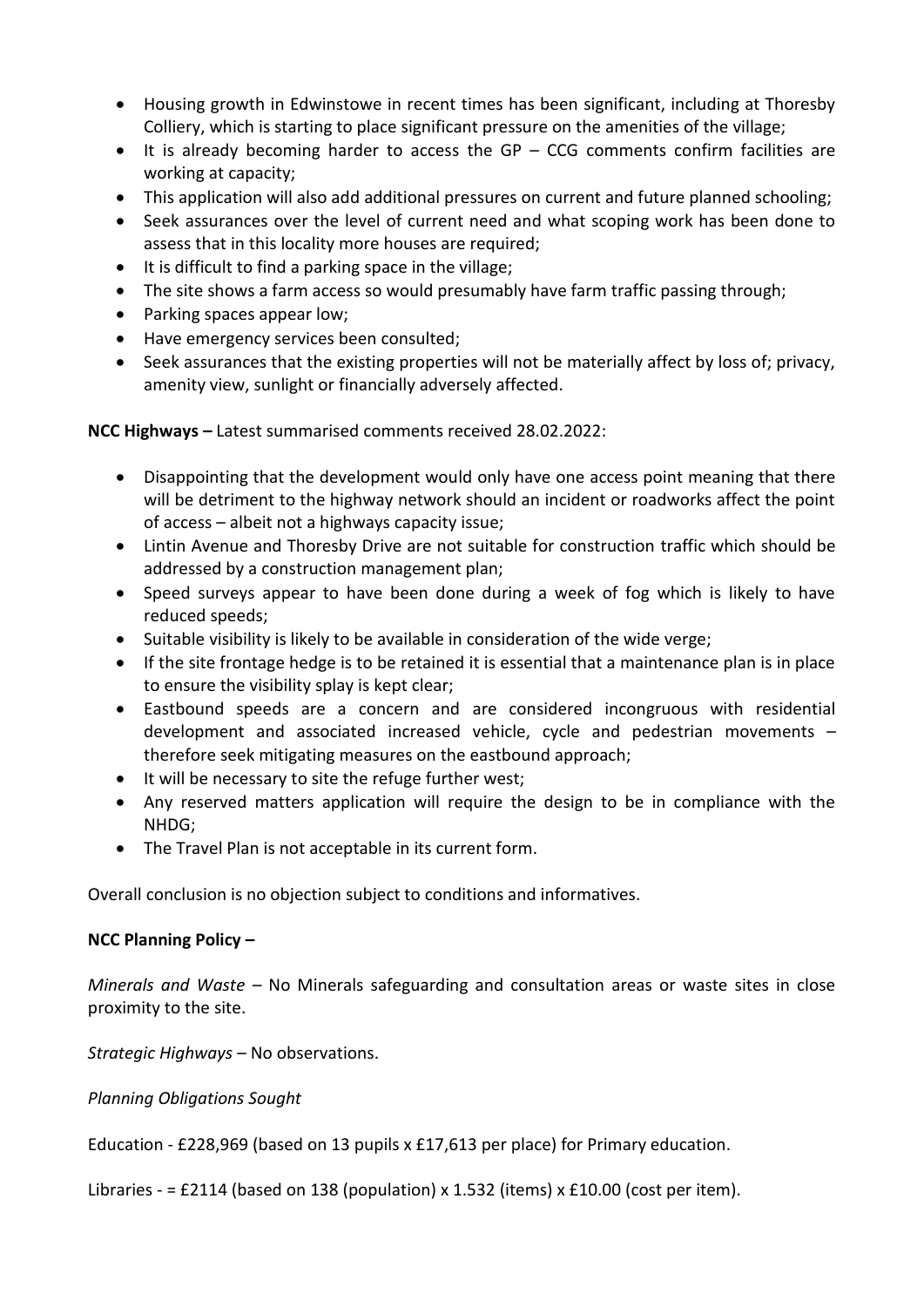Transport – No contribution sought but comment as follows:

Based on the plans provided, the closest bus stops (NS1051 & NS1052) are situated in close proximity to the proposed vehicular access to the site. Transport and Travel Services would not wish to relocate either bus stop unless absolutely necessary. This should be taken into account as part of the detailed design. Should a relocation be necessary, the developer would be responsible for providing a suitable new location(s) and for funding the works required, which would be requested as a Planning Condition.

*Further clarification that based on the submitted plan the bus stops would not need to be relocated subject to comments from HDC.*

*Additional comments were received that the Heritage Assessment failed to identify the Nondesignated Heritage Assets of Villa Real Farmhouse and the associated small parkland. It has since been confirmed that the revised statements submitted during the life of the application has addressed those concerns and no objections are raised.* 

**NCC Flood –** No objection subject to condition.

**NSDC Environmental Health (noise) –** *Original comments seeking submission of a noise assessment. Revised comments on submission:*

On reviewing the noise survey provided by Create Consulting Engineers Ltd the report suggests that the land would be suitable for housing subject to the measures outlined in the report and conclusions section (7) of the noise report which outlines a number of recommendations that should be adopted and investigated further to enable the successful development of the site.

Once layouts and the building designs have been agreed, and once internal services have been finalised, a detailed acoustic design should be undertaken to ensure the developments compliance with all relevant standards.

The report outlines that no MUGA is planned only a local equipped area of play (LEAP) to the West extent of the site which will not require a noise survey.

Conditions also suggested for a construction method statement; restricted hours of operation / delivery and measures to control dust.

**NSDC Environmental Health (air quality) -** During construction phase, the impact of potential dust emissions is considered to be low for human health receptors but medium for dust deposition soiling from earthworks, construction and trackout.

The report therefore recommends a series of mitigation measures (section 6 of the report) which are based on IAQM Guidance. I broadly concur with the assessment and recommendations made within it. I can also agree with the proposal that these dust control mitigation measures should be incorporated into a Construction Environment Management Plan (CEMP) for the development.

**NSDC Conservation –** The site is adjacent to a dwelling identified on the County HER, Villa Real Farmhouse. The building dates to the  $18<sup>th</sup>$  century. The building has historic and architectural interest.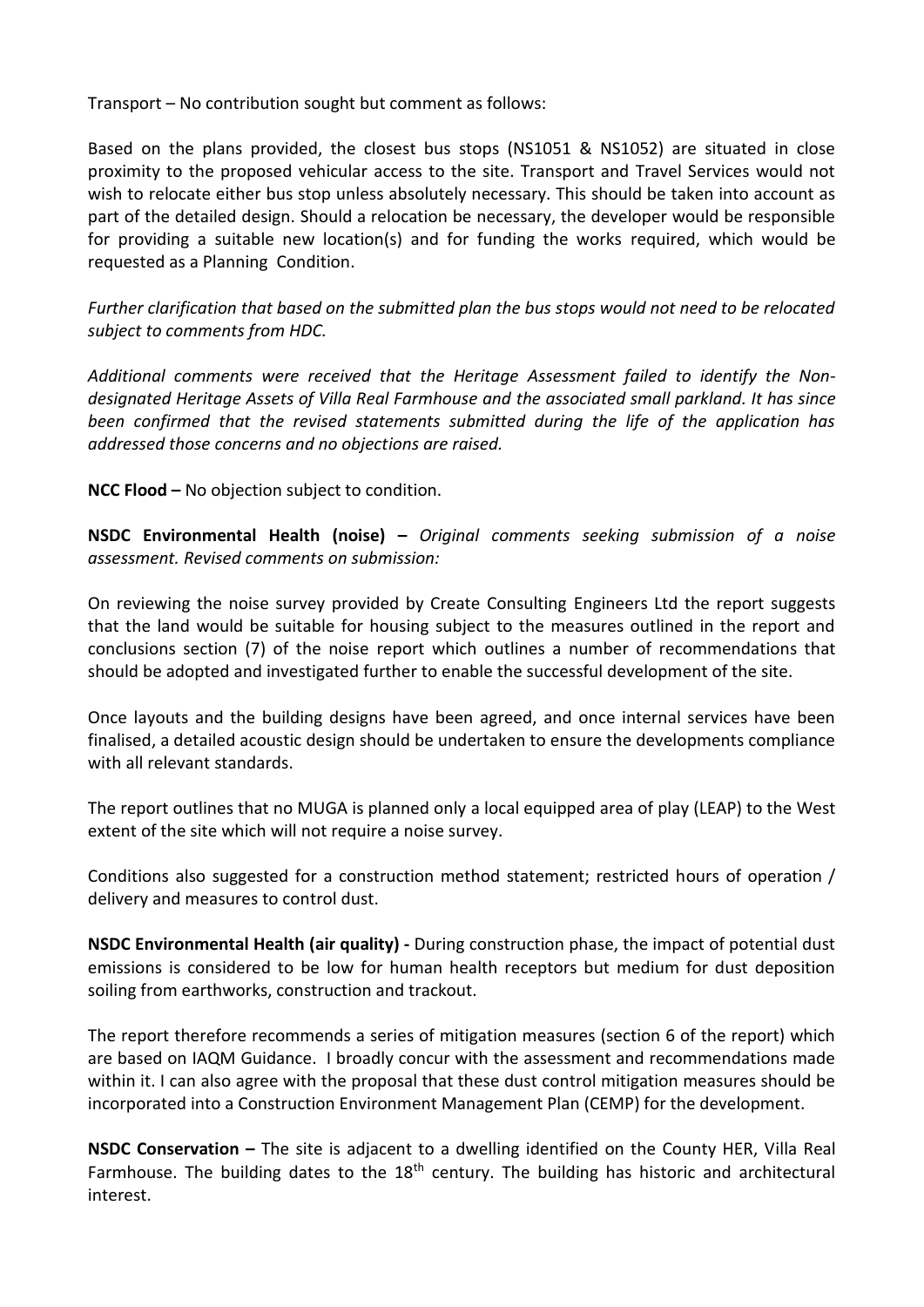The application site appears to not have a current or historic relationship with Villa Real. However the building enjoys a rural context.

The application is an outline for up to 60 dwellings. All matters are reserved except the access. The submitted indicative plan shows areas of open space to the west of the site, between Villa Real and proposed housing. Retaining a much of a green buffer to the west of the site will be important to retain the rural context of Villa Real.

**Archeological Officer –** The applicant has already undertaken some archaeological work on the site, but still needs to undertake a trial trench evaluation and any subsequent mitigation work required. The results of the geophysical survey suggest there is nothing of major significance, however these results still need testing.

Given the limited results, any further evaluation and mitigation work could be undertaken as a condition of consent.

**Tree Officer -** Proposal is broadly acceptable with ample scope for significant soft landscaping to improve boundary treatments and increase biodiversity within the site. Recommend any approval has attached conditions.

**Natural England –** *Original comments requesting further information in the form of a Habitats Regulations Assessment.* 

Revised comments received confirming no objection. Further advice given on designated sites / landscapes.

**Nottinghamshire Wildlife Trust –** No comments received.

**RSPB –** Original comments object pending further information relating to direct, indirect and in combination impacts on the Birklands and Bilhaugh SAC and species associated with the potential Sherwood Forest Special Protection Area (ppSPA) including impacts to nightjar and woodlark and biodiversity net gain.

On the basis of revised information, no objection subject to conditions including creation of a habitat creation and management plan.

**Woodland Trust** - The Trust maintains a holding objection to this application on the basis of potential deterioration of Birklands ancient woodland (grid ref: SK620681), an Ancient Semi Natural Woodland and Plantation on Ancient Woodland Site designated on Natural England's Ancient Woodland Inventory (AWI). This ancient woodland site is also designated as SSSI and SAC and home to a significant population of ancient and veteran trees.

**Community Relations Manager –** If this application were to be approved I would expect a Community Facility contribution in accordance with the requirements of the current Supplementary Planning Document, such contribution to be used to support improvements to the existing community infrastructure in the locality.

Specific priorities include the refurbishment and improvement of the Bowls Pavilion at Fourth Avenue and improvements to the village hall for future proofing,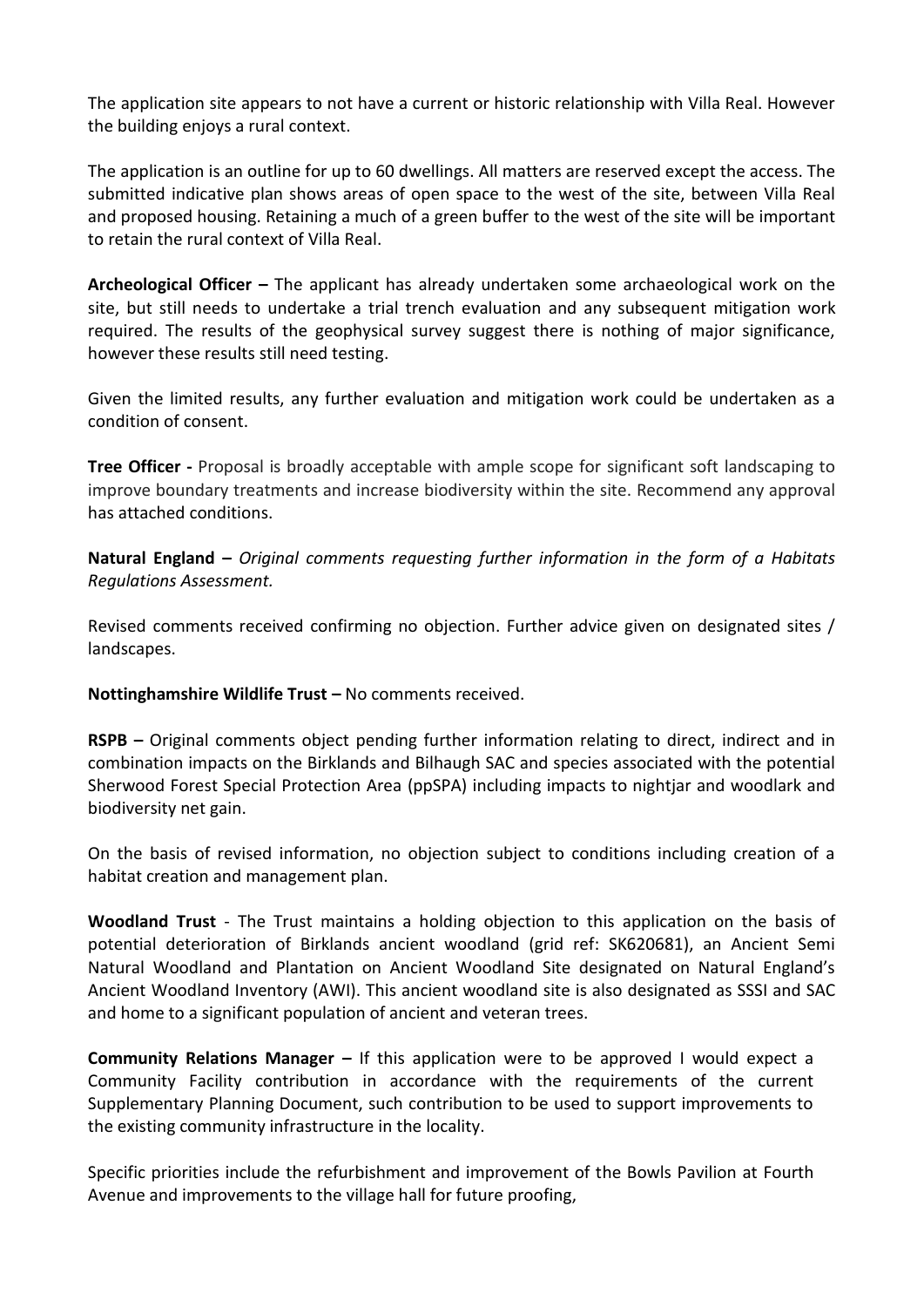**NHS CCG –** Contribution of £982 per dwelling sought for enhancing capacity / infrastructure within existing local practices:

- Major Oak Medical Practice;
- Middleton Lodge Practice;
- Meden Medical Services Branch (Warsop PCC).

**Strategic Housing –** Suggested breakdown of affordable units for incorporation into S106.

**Parks and Amenities –** No comments received.

### **Representations have been received from 16 local residents/interested parties which can be summarised as follows:**

#### *Principle of Development*

- Why does the village need a further 60 homes with the current development of over 800 homes on Thoresby Vale;
- The proposed housing extends beyond the allocated housing area and the strategic landscaping buffer has been removed;
- The effects of the housing being built should be realized;
- The development would lead to further development on the northwest side of the village;
- There is no need for more affordable housing as there is already plenty in the form of ex colliery and council houses;
- If anything there is a shortage of bungalows and accessible accommodation;
- Population growth has dropped since Brexit but new builds continue at a much greater rate;
- The village is turning into a town;

#### *Impact on Infrastructure*

- The resources are already stretched to meet the needs of the current population;
- These homes will add extra pressure to the schools; parking on the high street and the doctors surgery;
- The police don't patrol anymore;

#### *Impact on Amenity*

- There is little distance between the field and neighbouring properties
- The noise and development is causing anxiety;
- The view across open fields will be lost;
- There would be an increase in crime and antisocial behaviors because of foot access and a proportion of the houses being occupied by drug users and criminals;
- The proposed development for 2 and 2.5 story buildings will have a massive negative impact on the amenity of adjoining and local properties, which are predominantly bungalows through overlooking, overshadowing, loss of daylight, loss of privacy, potential noise and late night activity, and dust and vibration during the construction process;
- Residents choose to live here for quiet environment;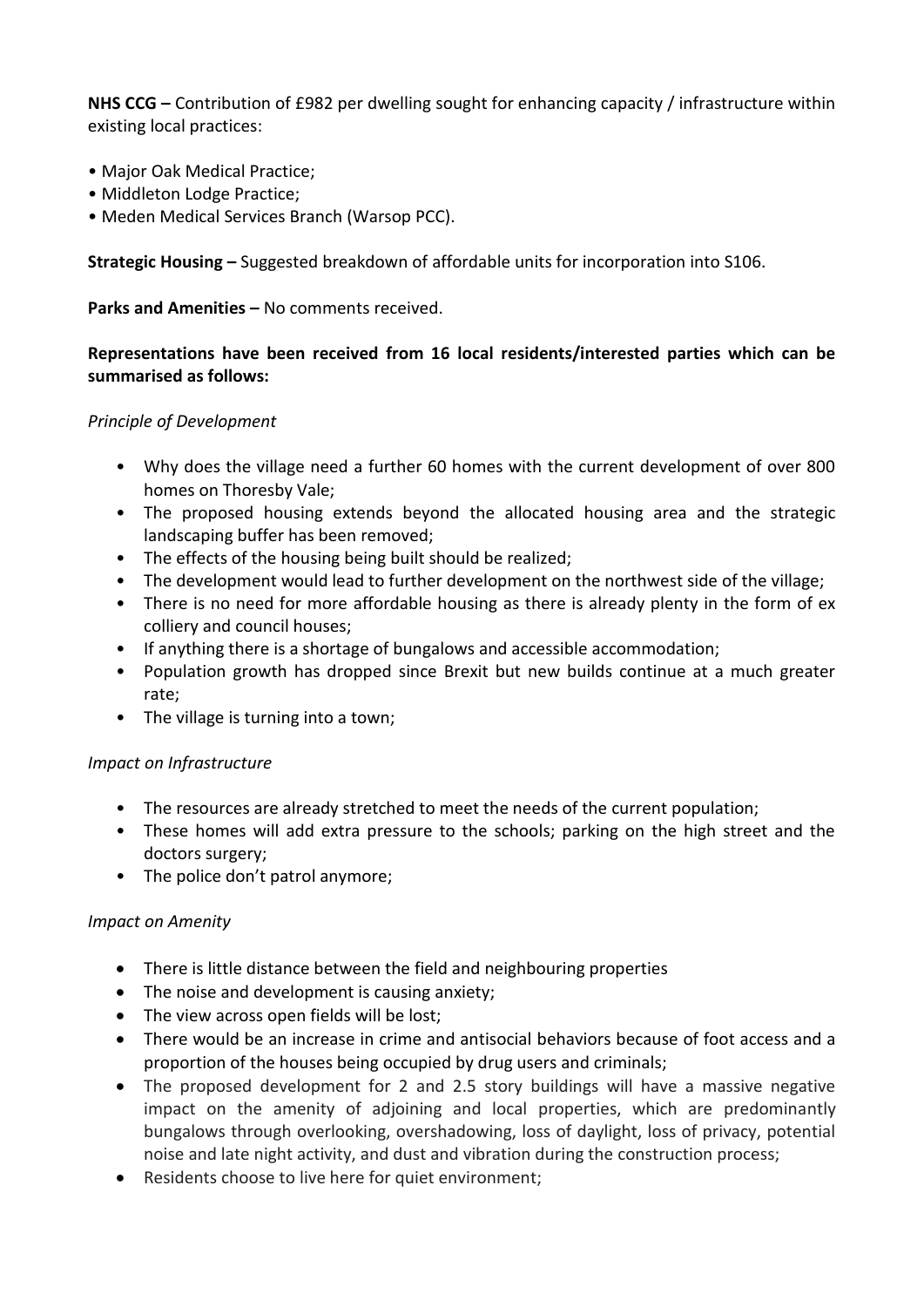## *Impact on Wildlife*

- Many flocks of birds gather here at various times of the year;
- The land is excellent for crops;

### *Impact on Highways*

- There are already bottlenecks at junctions causing traffic jams and increased pollution of idling traffic;
- There isn't enough parking in the village;
- Ollerton roundabout can't cope with the additional traffic;
- The entrance to the proposed development is opposite Jubilee Park and a bridleway therefore the increased traffic in this area could pose a safety risk in an area where children are playing;
- The village is overwhelmed with traffic as a main road from Mansfield, Centre Parcs and Ollerton;

#### *Other Matters*

Only contacting premises close to the proposal is inadequate;

#### Comments of the Business Manager

#### Principle of Development

This Council is able to demonstrate in excess of the necessary 5 year housing land supply and the Development Plan is considered up to date. Applications for development are therefore assessed against the development plan as required in statute and in line with DM12 of the plan.

Spatial Policies 1 and 2 of the adopted Amended Core Strategy, identify Edwinstowe as a Service Centre where the focus, as a sustainable settlement, is for housing and employment growth. Edwinstowe is expected to accommodate 25% of service centre growth over the development plan period. The majority of the site is located within the defined main built up area of Edwinstowe as identified on the relevant map of the Allocations and Development Management DPD and is allocated for housing under policy Ed/Ho/2 for around 50 dwellings, subject to the following:

- *Public open space within the site or at alternative locations within the village, provided in accordance with Policy DM3. Developer Contributions and Planning Obligations, which shall be designed to reflect the need to provide SANGS to relieve pressure on the Birklands and Bilhaugh SAC.*
- *Appropriate design which addresses the sites gateway location and manages the transition into the main built up area. In order to protect the setting of the Sherwood Forest Country Park, appropriate buffering in accordance with the landscape character of the area should be included within the northern part of the site;*
- *Developer funded localised sewer capacity improvements as required; and*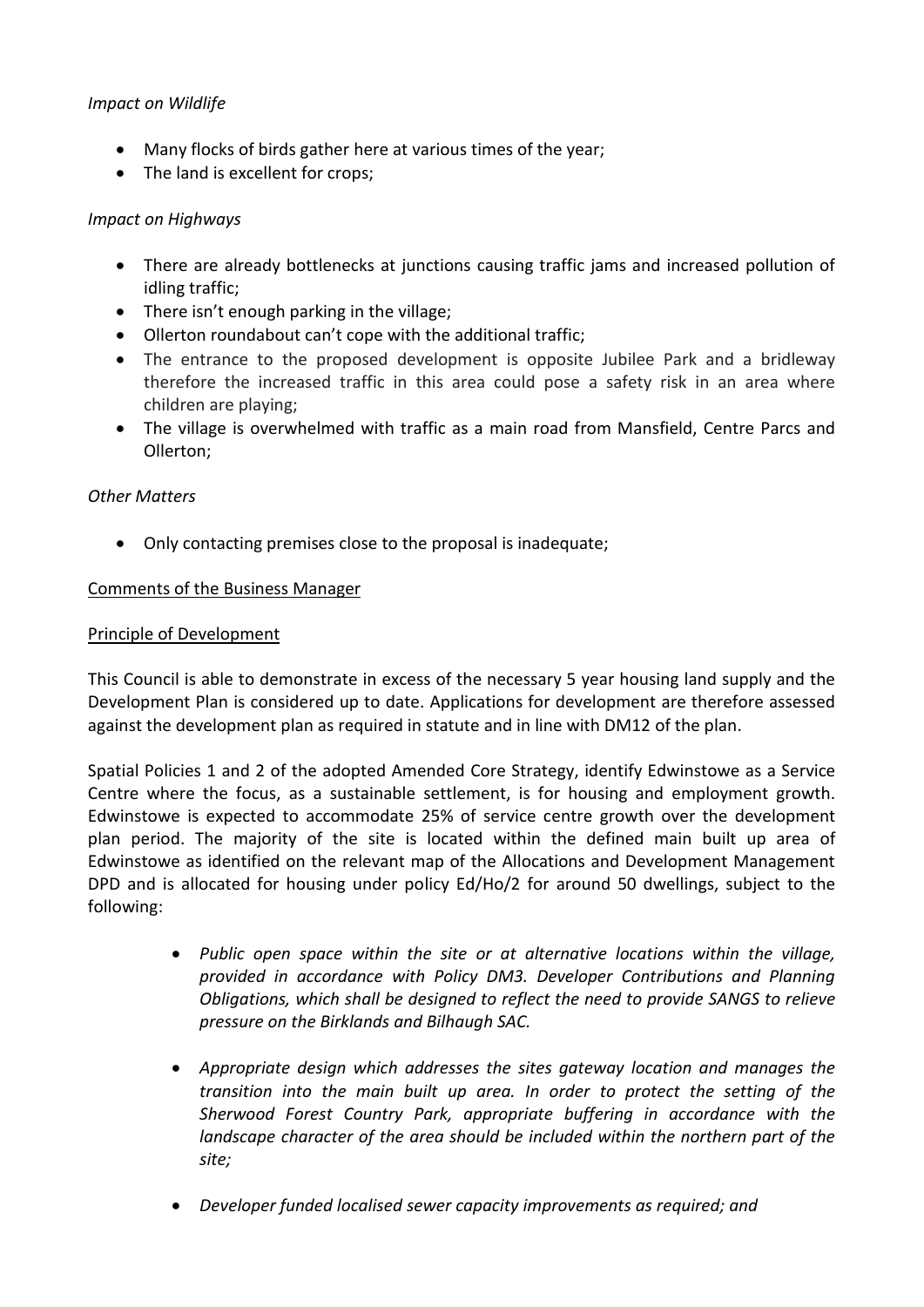*Pre-determination archaeological evaluation submitted as part of any planning application and post-determination mitigation measures secured by condition on any planning consent are likely to be required to reflect the medium archaeological potential of the site.*

The revised proposal is for up to 50 units thereby meeting the intentions of the site allocation.

As per the comments of the Parish Council and interested parties, the original indicative plans showed that the developable area did not align entirely with Ed/Ho/2. As can be seen from the extract below, the settlement boundary for the village runs broadly along the same line as the rear gardens for the dwellings to the north of Thoresby Drive. Beyond this is an indicative strategic landscape buffer.



This has been subject to discussions during the life of the application on the basis that it would mean some of the dwellings would technically speaking be in the open countryside and therefore contrary to the development plan.

The latest indicative plan now shows that the area outside of the village envelope would be solely used for landsacping / open space with no residentical development: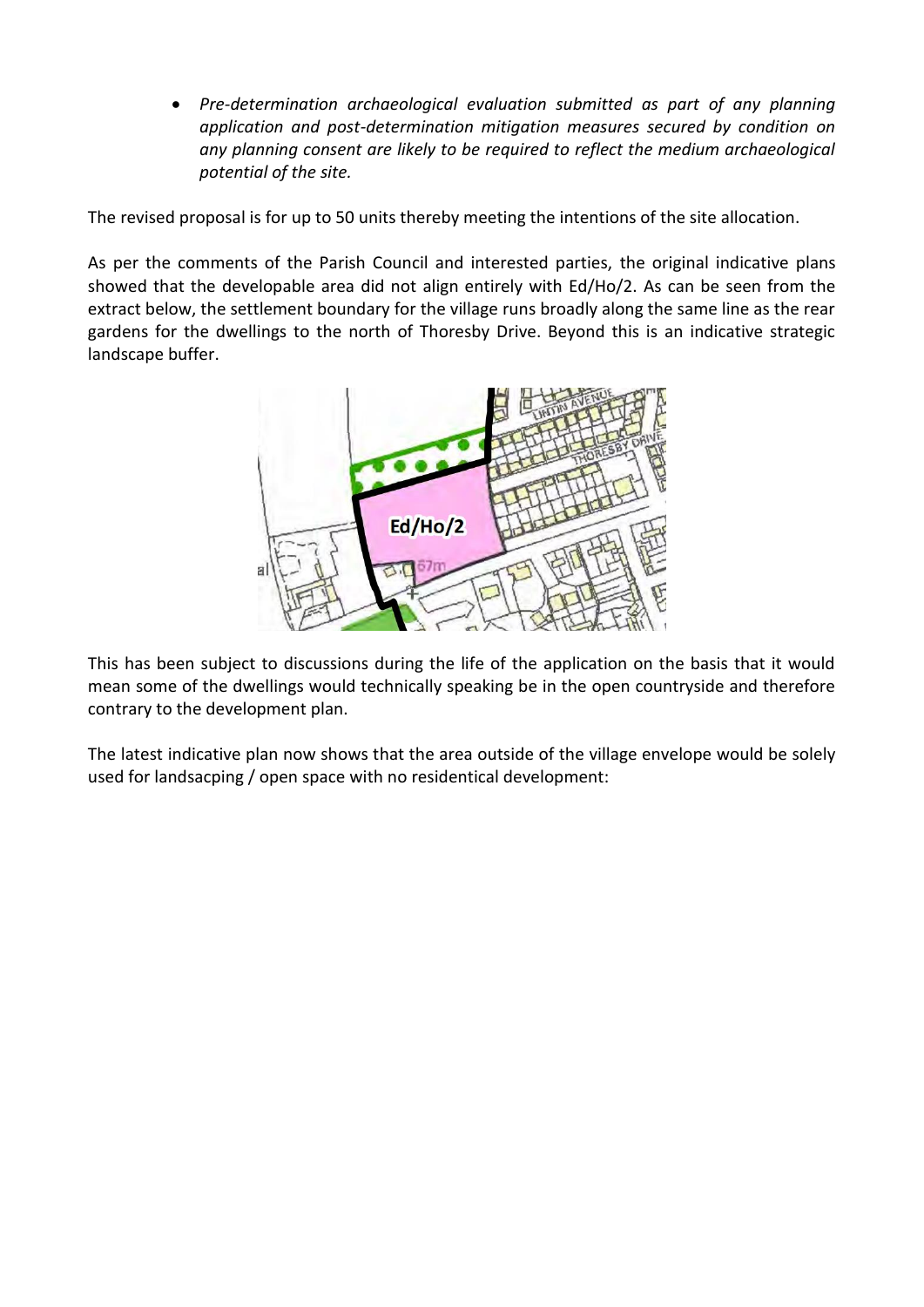

The site location plans remains unchanged. Although the plans are indicative at this stage, it would be reasonable to condition that any reserved matters application should not include residential development outside of the settlemennt boundary. On this basis the principle of the development is accepted by the policy allocation and the overall spatial strategy.

#### Landscape, Design, Character and Layout

A Landscape Character Appraisal (LCA) has been prepared to inform the policy approach identified within Core Policy 13 of the Core Strategy which forms a Supplementary Planning Document. The LCA has recognised a series of Policy Zones across the five Landscape Character types represented across the District.

Core Policy 9 of the N&SDC Core Strategy requires that all new development should achieve a high level of sustainable design and layout which is accessible to all and which is of an appropriate form and scale to its context complimenting the existing building and landscape environments. Criterion 4 of Policy DM5 of the Development Management and Allocations DPD considers local distinctiveness and character and requires that in line with Core Policy 13 of the Core Strategy, all development proposals should be considered against the assessments contained within the LCA.

The site lies within the Sherwood Regional Landscape Character Area and falls within policy zone 25 (Birklands Wooded Estatelands) of the SPD. This area generally has an undulating topography, a strong heathy character, frequent wooded skylines and trimmed hawthorn hedges. The landscape condition is considered to be 'good' and sensitivity to change is defined as 'moderate' giving a policy action embedded in CP13 of 'conserve and reinforce'. For example expectations are to conserve and reinforce the ecological diversity and distinctive character of the heathland and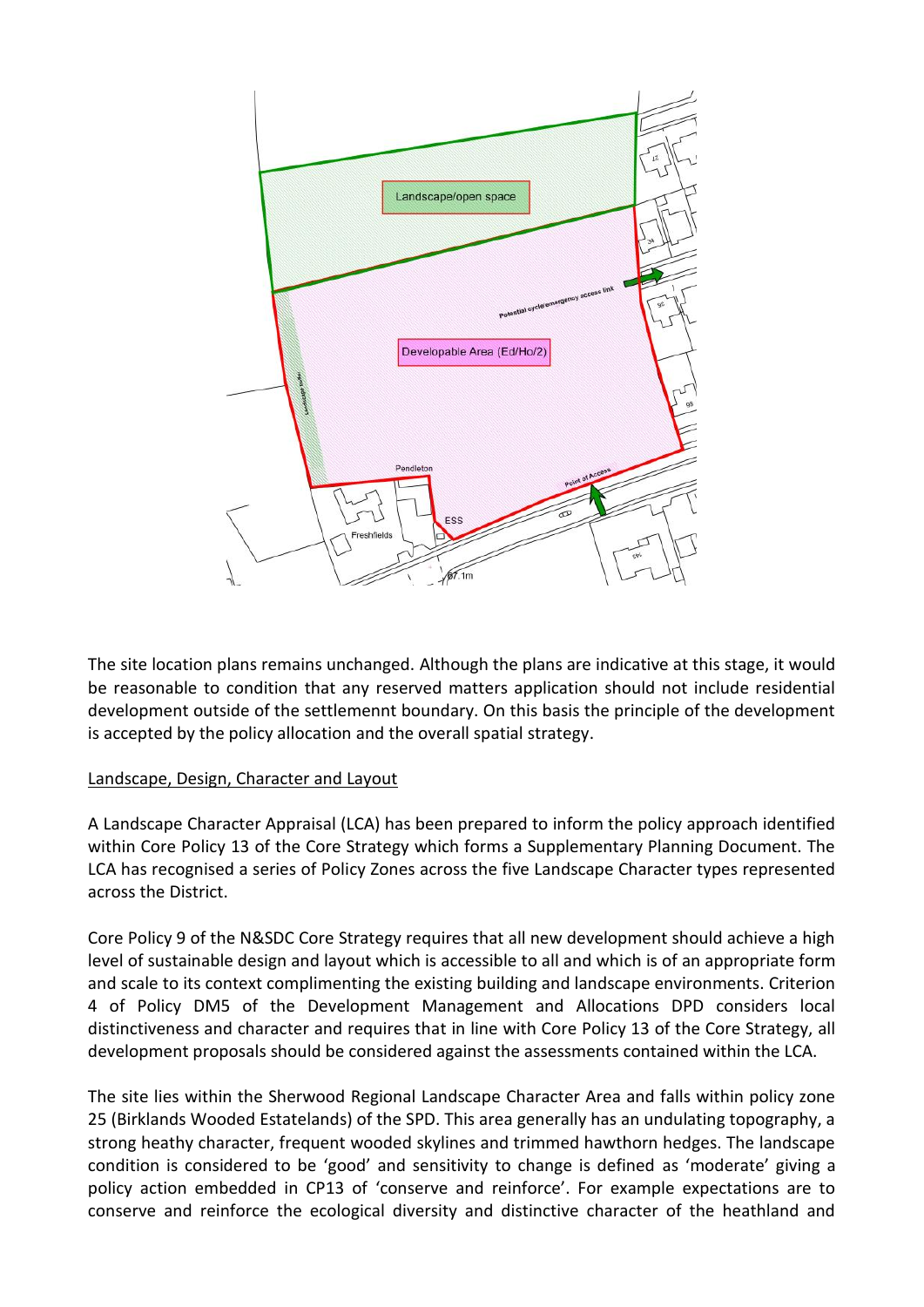semi-natural woodland habitats and to conserve and reinforce existing hedgerows and tree cover particularly oak and birch alongside woodland edges.

There is an implicit recognition through the site allocation that the character of the site will fundamentally change through its residential development. However, the allocation indicates the mitigating factors that will be expected to come forwards in such development namely public open space and an appropriate design to address the gateway location at the edge of the village. As referenced above, specifically it is suggested that there should be a landscape buffer within the northern part of the site.

The application has been accompanied by a Landscape and Visual Impact Assessment (LVIA). This document confirms that overall the proposed development will result in limited impacts at a localized level likely to affect the site area and its immediate context only. In the wider landscape, potential views of the proposals are limited and generally screened by topography, the existing built form of Edwinstowe and existing vegetation including Sherwood Forest to the north.

The LVIA suggests that the main landscape buffer should be along the western boundary stating that on maturity this buffer will help to assimilate the proposed development into the local landscape and provide screening for views from local receptors, particularly from the west. Notwithstanding this, the latest indicative plan has significantly increased the area of open space along the northern boundary to address the policy principle issue. The LVIA forms a site specific and robust assessment of developing the site and therefore the conclusions in relation to including a further landscape buffer on the western boundary are not disputed subject to the detail of the landscape strategy which would come forwards at reserved matters stage.

The NPPF sets an expectation for local planning authorities to make appropriate use of tools and processes for assessing and improving the design of development including specific reference to frameworks such as Building for a Healthy Life (BHL). Given the outline nature of the proposals it is not possible to undertake a thorough design assessment. Nevertheless, the submitted Design and Access Statement demonstrates that an in-depth assessment of the site and its surroundings have been undertaken in preparation of the indicative plan.

#### Housing Mix, Type and Density

Core Policy 3 sets out that densities of 30dph or more will be set for locations and allocations that are not part of the strategic urban extensions in Newark. Taking the whole site area into account, a scheme for 50 dwellings would create a site density of around 21 dwellings per hectare. However, based on the developable area the actual density for the areas of built form would be much higher. Nevertheless the quantum of development conforms to the expectation of the site allocation and there is an implicit allowance for a site specific density noting the policy requirements to manage the transition between open countryside and the main built up area. Moreover, any reserved matters application would still be required to demonstrate acceptable character and amenity impacts and thus it may be that the detailed design stage leads to less than 50 units coming forwards (which would still be in the realms of the outline application if approved given that the description of development as revised refers to 'up to' 50 dwellings).

In terms of the type and mix of units, CP3 sets out that the district council will seek to secure a housing development which adequately addresses the housing need of the district, namely family housing of 3 bedrooms or more, small houses of 2 beds or less and housing for the elderly and disabled population. It goes on to say that the Council will seek to secure an appropriate mix of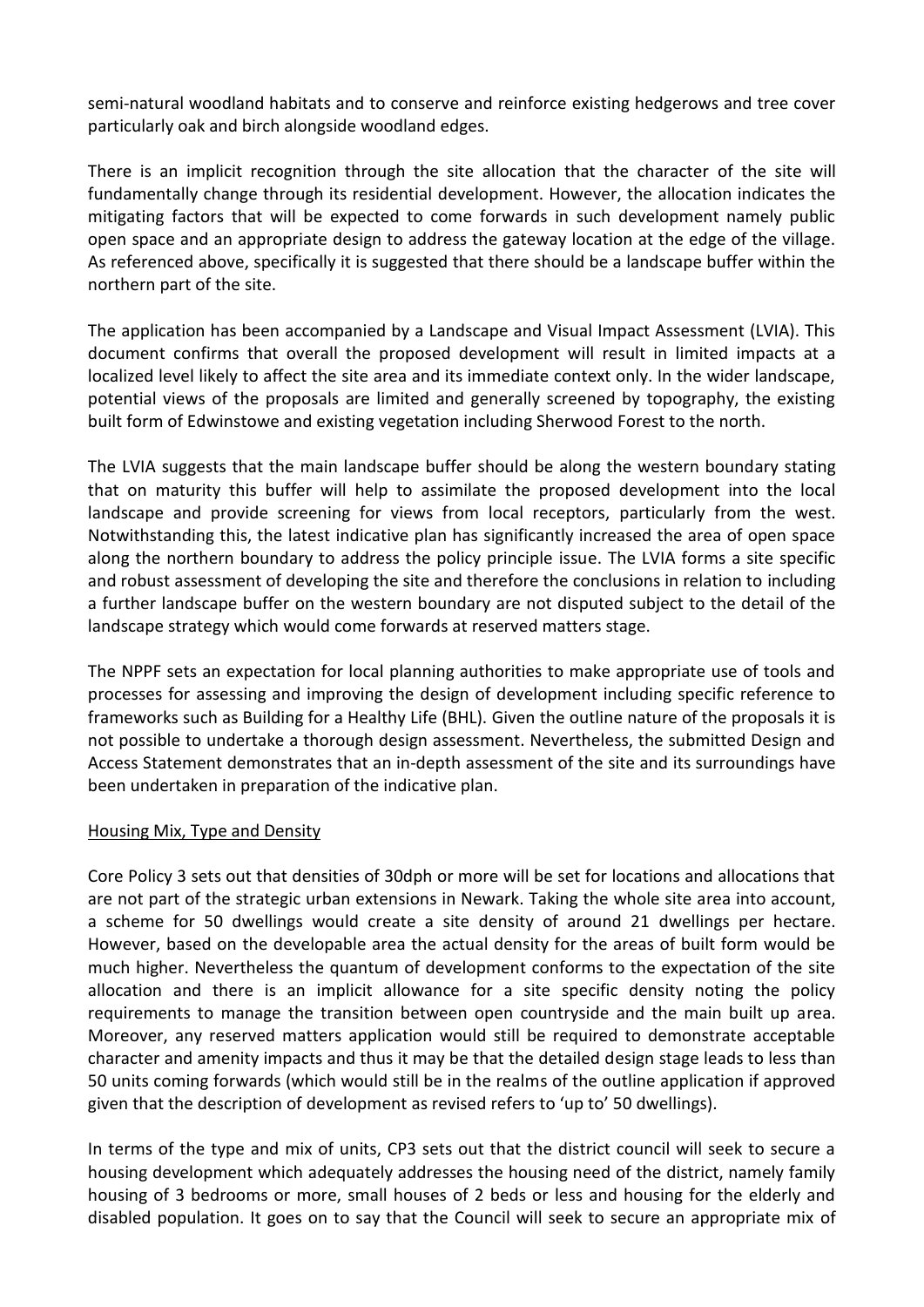housing to reflect local housing need and reflect the local circumstances of the site which may include viability considerations.

Within the Sherwood Sub Area (within which Edwinstowe is based) the recently (2020) published housing needs survey indicates that the overall need is as follows: 4 bed or more units (35.8%), 3 bed houses (20.2%), 1-2 bedroom houses (15.5%), 2 bedroom bungalows (14.4%), 3 or more bedroom bungalows (12.9%) with the rest of the need being made up of smaller flats.

The Planning Statement confirms an intention to bring forwards a range of house types and sizes. Given that the actual housing mix is a reserved matter, it is not possible nor appropriate to debate this matter further other than to acknowledge that the tenure split for affordable dwellings will need to be incorporated into the associated legal agreement as discussed further in the relevant section below.

### Impact on Residential Amenity

Policy DM5 requires a consideration of amenity impacts both in respect to amenity provision for occupiers and amenity impacts to neighbouring properties. A minimum level of information is required in order to fully consider the implications of the proposals when outline applications are considered. If outline permission were to be forthcoming then the specific details of the scheme in terms of amenity impacts would need to fully considered including in the context with the potential relationships with the nearest residential curtilages specifically along the western edge of the existing settlement boundary.

Notwithstanding the above, the original comments of the Councils Environmental Health Officer requested the submission of a noise survey in order to fully understand the potential impacts of industrial/commercial premises in close proximity to the site (namely Universal Fabrications Ltd. located at Villa Real Farm on Mansfield Road) and the A6075 Mansfield Road. Officers agree that this is a valid request at outline stage given the potential implications to the development of the site (i.e. the results of the survey could show that large parts of the site area are inappropriate for residential development).

A noise survey has been received during the life of the application which acknowledges the presence of the adjacent industrial use to the south west of the site. Long and short term noise monitoring took place in October 2021 from within the proposed development site as well as a series of measurements from the industrial site. The report concludes with a number of recommendations including a fence on the western boundary and the avoidance of habitable rooms overlooking the neighbouring business. Notably, it is recommended that further calculations would be recommended once a final site layout is available. There is nothing to suggest that the residential development of the site would be inappropriate once mitigation is employed. It would be reasonable to impose a condition to any outline consent requiring that any future reserved matters takes account of the mitigation of the submitted report with an updated report based on the final layout of the scheme. This has been agreed by colleagues in Environmental Health and subject to a condition requiring an updated noise survey with any reserved matters application no objections are raised to the principle of developing the site for residential purposes.

#### Highway and Parking

Policy DM5 is explicit in stating that provision should be made for safe and inclusive access to new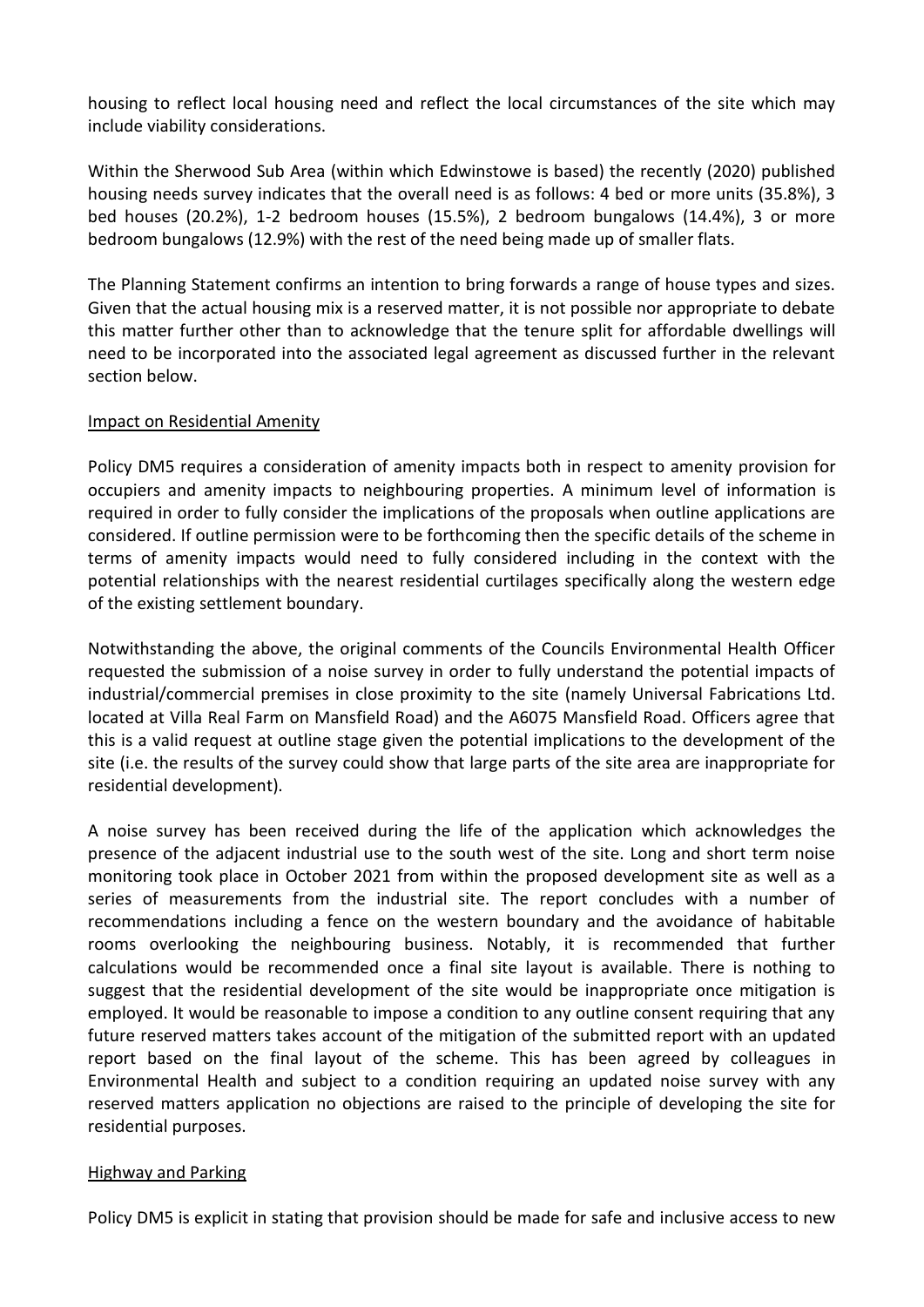development whilst Spatial Policy 7 encourages proposals which place an emphasis on non-car modes as a means of access to services and facilities.

The Council has recently adopted an SPD on residential cycle and parking standards. Clearly it is not possible to assess the scheme against the provisions of this document at this stage but the commitment in the submitted Design and Access Statement for cycle links is welcomed in terms of ensuring that the occupiers of the development have access to sustainable means of travel. It is expected that any reserved matters submission which comes forward takes account of the SPD in the detailed design of the scheme.

The proposal would rely on a singular vehicular access point along the southern boundary of the site from Mansfield Road. The proposed junction includes a 6.75m wide carriageway with 2m wide footways either side. For the avoidance of doubt, the road access and layout is indicative at this stage.

The application submission includes both a Transport Assessment (TA) and a Travel Plan (TP). The TA estimates that the development (based on the original scheme for up to 60 units) would lead to a total of 31 am peak and 29 pm peak trips on a typical weekday. This equates to around one additional vehicle every 2 minutes in both the am and pm peak periods (without reductions to reflect the TP discounts which would include the aim to minimise single occupancy vehicle travel). The proposed site access junction is presented as being capable of operating efficiently within this development traffic scenario.

Both documents have been assessed by NCC as the Highways Authority. Their original comments raised a number of issues including references to comments which were made at pre-application stage which were not addressed in the formal submission. The applicant has sought to address the concerns during the lifetime of the application through the submission of a Transport Statement Addendum.

The latest comments, as summarised above, continue to raise some issues to the development but overall this is not substantiated to an objection. It should be stated that the latest comments are in reference to the previous plan which was for up to 60 units.

The Highways Authority contend that there has been a missed opportunity in not connecting a vehicular access through Lintin Avenue or Thoresby Drive albeit they do acknowledge that this is a connectivity issue rather than a capacity one. The point regarding the potential difficulties if there is a blockage (accident or roadworks) at the access is taken. However, there would be knock on impacts if either of the existing roads were used for day to day access. Firstly, it would have implications to the developable area of the site in that the roads would need to be made wider to be adoptable standard. In the case of taking an access from Lintin Avenue this would directly impact the northern landscape boundary and therefore would not be acceptable in principle terms (i.e. it would take residential development outside of the village envelope). An access from Thoresby Drive would be potentially plausible but it would greatly increase the level of disturbance to existing residents. There is also the issue that it is unlikely to fit with the detailed design of dwelling positions noting that there will be preference for the dwellings to face northwards to overlook the open space.

There is still indicated to be pedestrian and cycle access from the existing roads and therefore it is not considered that connectivity opportunities have been missed to the degree suggested by the highways authority. One of the conditions suggested is for details of pedestrian / cycle links to be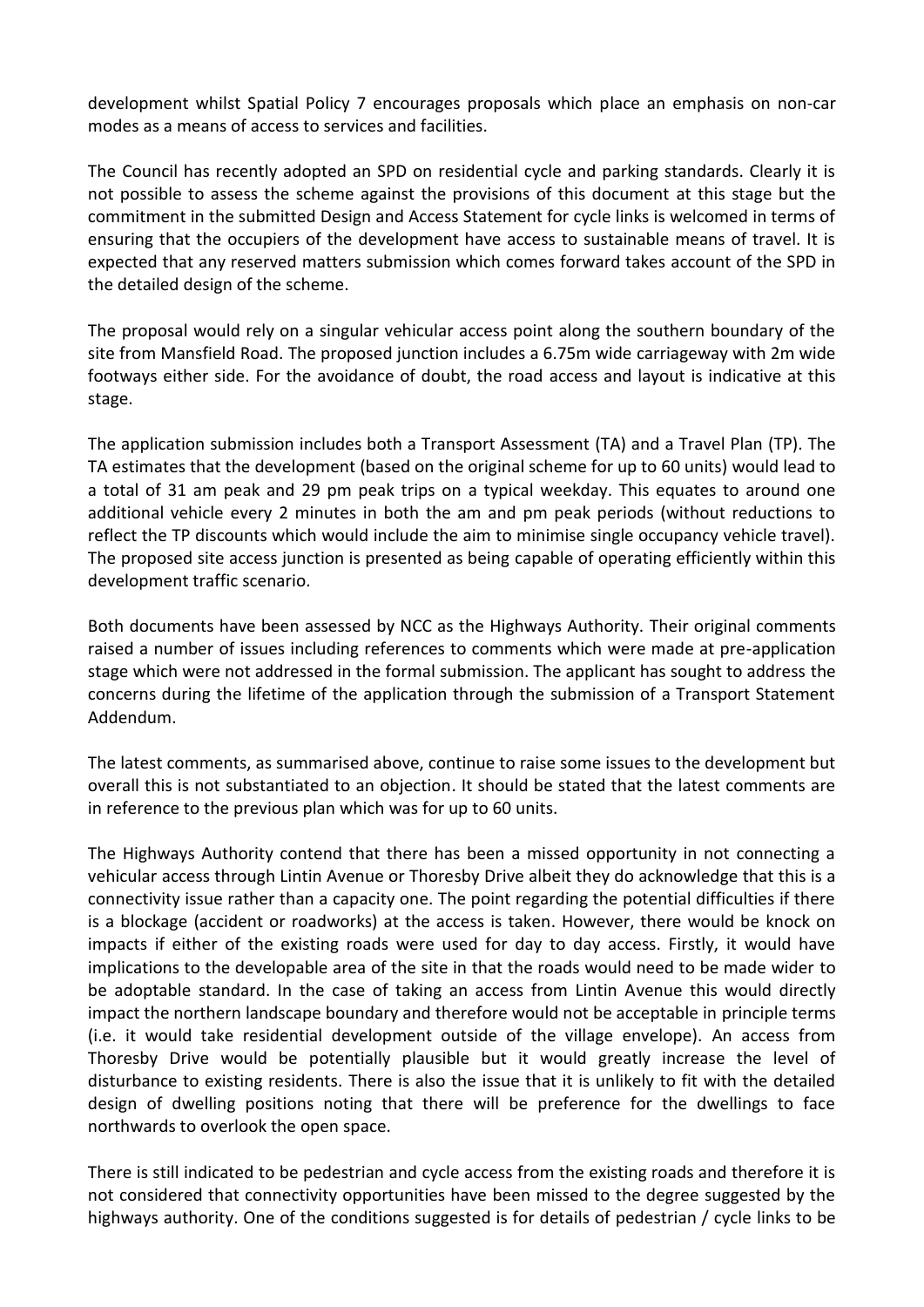provided but this will be down to the detail of the reserved matters application and therefore this condition is not considered necessary.

The comments go on to criticise elements of the submitted transport data such as the method of visibility splay calculation / speed surveys but not to a degree that lead to an objection given that the concerns can be overcome by condition. The requirement to maintain visibility through the management of the site frontage hedge is not an uncommon request and one that can readily be secured by condition.

There are requests for offsite mitigation measures on the eastern approach and for the indicative refuge to be moved. It has been discussed whether or not these should be within the associated section 106 or by condition but given that the scheme of mitigation is not yet known (and therefore the associated costs are not yet known) it would be more appropriate for these details to be controlled by condition. Although they are outside of the red line for the application site they are within highways land and therefore can be imposed as Grampian conditions.

In the absence of a highways objection, and with the ability to impose conditions as suggested (with some tweaks to suggested wording to ensure they meet the tests) the development is compliant with Spatial Policy 7 and there would be no reason to resist the application on highways safety grounds.

#### Drainage and Flooding

Core Policy 9 requires developments to be pro-actively manage surface water and Policy DM5 builds upon this requiring developments to include, where possible, appropriate surface water treatments in highway designs and Sustainable Drainage Systems.

The site lies within Flood Zone 1 (at lowest risk of flooding) with the majority of the site at very low risk of surface water flooding according to the EA Flood Maps.

Given the site area, the application has been accompanied by a Flood Risk Assessment (FRA). This document outlines that the proposed required attenuation is 725m<sup>3</sup> to attenuate the 1 in 100 year storm (albeit this may be reduced slightly at reserved matters stage noting that the quantum of development has reduced since the original submission). Foul water drainage is proposed to connect to an existing drainage network which runs parallel to the southern boundary of the site.

The drainage provisions have been subject to review by NCC Flood as the Lead Local Flood Authority. No objection has been raised subject to the imposition of a condition seeking exact details.

#### Heritage/Archaeology

The site is a considerable distance from heritage assets such as the conservation area and listed buildings albeit the site specific policy explicitly references archaeological potential.

A geophysical survey of the site has been undertaken which did not record any magnetic responses which could be interpreted as being of definite archeological interest. Several anomalies of uncertain origin were identified although the Heritage Assessment contends that these are likely to have been caused by agricultural and/or modern processes. Overall the potential for significant archeological remains of post-medieval to modern date within the site is considered to be low.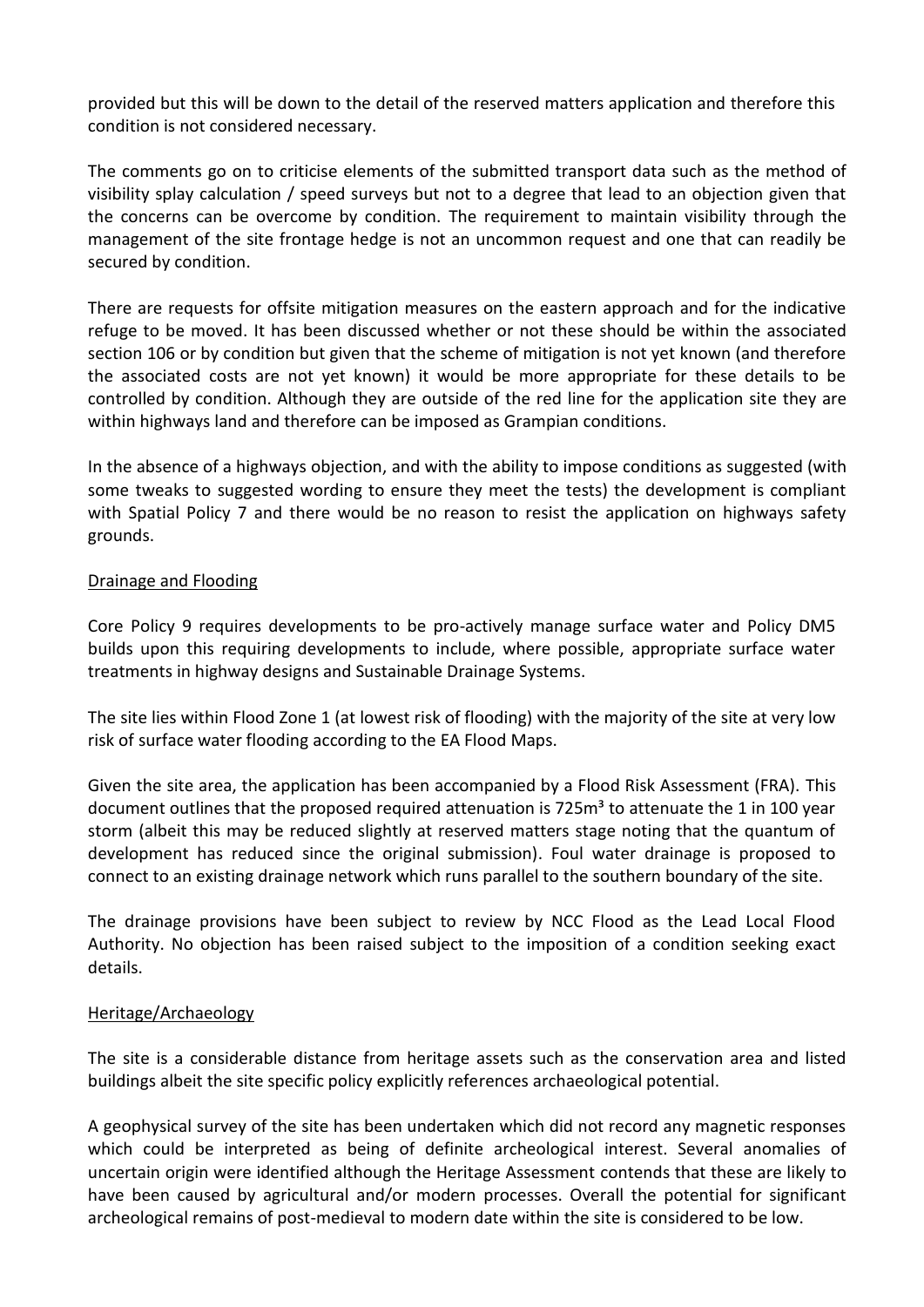The findings presented with the application submission have not been disputed by the Councils Archaeological Advisor who has raised no objections to the development subject to conditions which could reasonably be imposed on an outline approval.

The Heritage Team at NCC submitted comments regarding a failure for the Heritage Assessment to take account of the Non-designated Heritage Assets of Villa Real Farmhouse and the associated small parkland. This has been addressed during the life of the application through a thorough assessment which concludes that the proposed development would result in no harm to the heritage significant of the non-designated Villa Real Farmhouse and its associated grounds. NCC have been re-consulted on the basis of the additional information submitted and confirmed that the revised document has addressed their concerns and any further consideration would be for the local planning authority. As above, conservation colleagues have raised no issues with the application noting the presence of the landscape buffer on the western boundary of the site. There would therefore be no reason to resist the application on heritage grounds.

#### Impact on Ecology

Core Policy 12 states that the Council will seek to conserve and enhance the biodiversity of the District and that proposals will be expected to take into account the need for the continued protection of the District's ecological and biological assets. Policy DM7 supports the requirements of Core Policy 12 and states that development proposals affecting sites of ecological importance should be supported by an up to date ecological assessment.

The site is bounded by hedgerows and is located within the buffer zones of an important bird area, the Birklands and Bilhaugh Special Area of Conservation (SAC) and the Birklands West and Ollerton Corner Site of Special Scientific Interest (SSSI). It is also located within the 5km buffer zone identified in Natural England's Indicative Core Area (ICA) and proposed Important Bird Area (IBA) boundary for those parts of Sherwood Forest which meet the primary criterion for designation as an SPA, by virtue of the population of nightjar and woodlark exceeding 1% of the national total. The Council must pay due attention to potential adverse effects on birds protected under Annexe 1 of the Birds' Directive and undertake a "risk-based" assessment of any development, as advised by NE in their guidance note dated March 2014.

It remains for the Council, as Competent Authority, to satisfy ourselves that the planning application contains sufficient objective information to ensure that all potential impacts on the breeding Nightjar and Woodlark populations have been adequately avoided or minimised as far as is possible using appropriate measures and safeguards.

It is material to the determination of this application that the application site has been allocated for residential development of around the same number of dwellings as are being proposed. As part of the plan making process, the Council commissioned a Habitats Regulations Assessment. This document explicitly discusses individual site allocations and in the case of the site allocation reference is specifically made to the likelihood of residents to ultilise areas of Sherwood Forest because of the attractive and tranquil nature of the woodland and heathland, the variety of trails on offer and the ease of accessibility stemming from numerous car parks and visitor centres. However, it is equally acknowledged that the management of the majority of these spaces by the Forestry Commission as well as volunteer groups and Natural England, will mean that in many cases, dog walkers etc. will stick to established routes. Overall the increase in visitors is anticipated to be negligible in relation to current levels.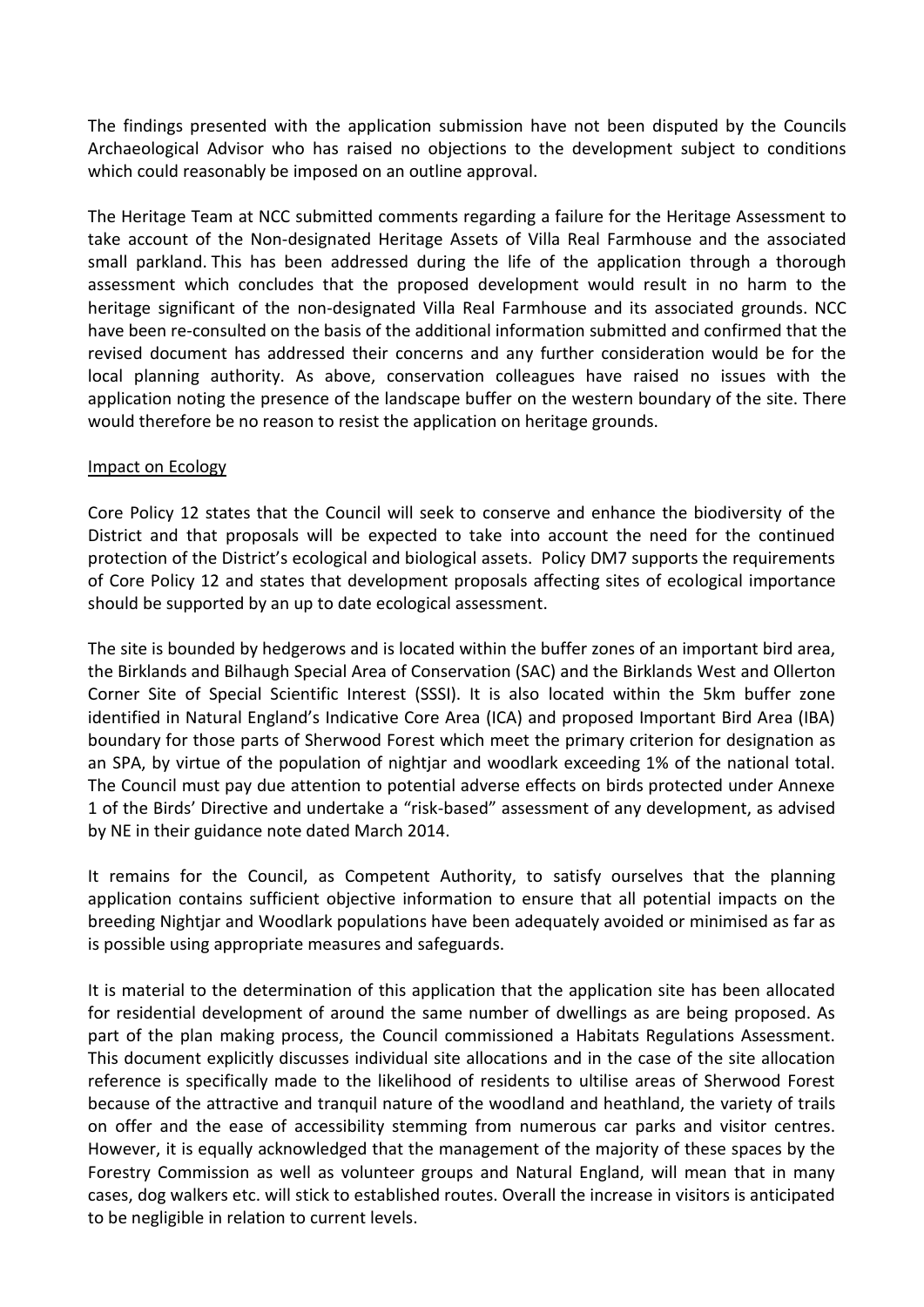The original application included a Habitats and Protected Species Report which acknowledged the potential impact of the proposed development on breeding Nightjar and Woodlark as well as other designations affecting the site. The report contends that the site is a sub-optimal habitat for Nightjar as the species requires heathland and woodland. There is some suitable habitat for Woodlark along the north and western fringes adjoining the farm fields but no Woodlark were observed during the survey period. Nevertheless it is acknowledged that Woodlark may investigate deposited piles of sand or earth created during the build period for nesting so a mitigation measure of covering these when not in use is suggested.

In terms of other species, no badger setts were identified but given the open connectivity to the wider ecological network, mitigating precautions are outlined. There are field signs for the presence of small mammals outside the boundary of the development site along the river bank and the hedgerow boundary offers the potential for the commuting of reptiles so again precautionary measures are set out within the report.

There are no features within the survey site which could support roosting or hibernating bats and therefore activity is restricted to foraging and commuting. The proposed development offers the opportunity to incorporate permanent roost features for bats within each of the new dwellings.

The report acknowledges the proposals outlined indicate a net biodiversity loss and suggests that the final design should include measures to help rebalance the site towards a potential net gain (or alternatively off site measures may be required within the immediate vicinity). Clearly, it would be preferable to see biodiversity gains on site but given the outline nature of the scheme it is not possible to fully assess this matter as this time. Nevertheless, it considered reasonable to condition that any subsequent reserved matters application must be accompanied by a Landscape Ecological Management Plan.

As part of the consultation process, concern was raised by both Natural England and RSPB. Specifically further information was sough relating to direct, indirect and in combination impacts on the Birklands and Bilhaugh SAC; Birklands West and Ollerton Corner SSSI and species associated with the potential Sherwood Forest Special Protection Area (ppSPA) including impacts to nightjar and woodlark and biodiversity net gain.

The applicant has sought to respond to the concerns during the life of the application including by submitting a shadow HRA document. On this basis Natural England have requested an 'appropriate assessment' which has been duly completed and sent to Natural England for comment. The latest comments of both Natural England and RSPB raise no objections to the application and conclude that the proposed development will not have significant adverse impacts on designated sites. RSPB have specifically suggested a condition securing a habitat creation and management plan but this can readily be incorporated into the overarching landscaping / ecological mitigation conditions (notwithstanding that any reference to off-site works will need to be included in the section 106 in any case).

Subject to conditions and off site enhancements (discussed further below) no specific ecological harm has been identified which would prevent the grant of outline permission.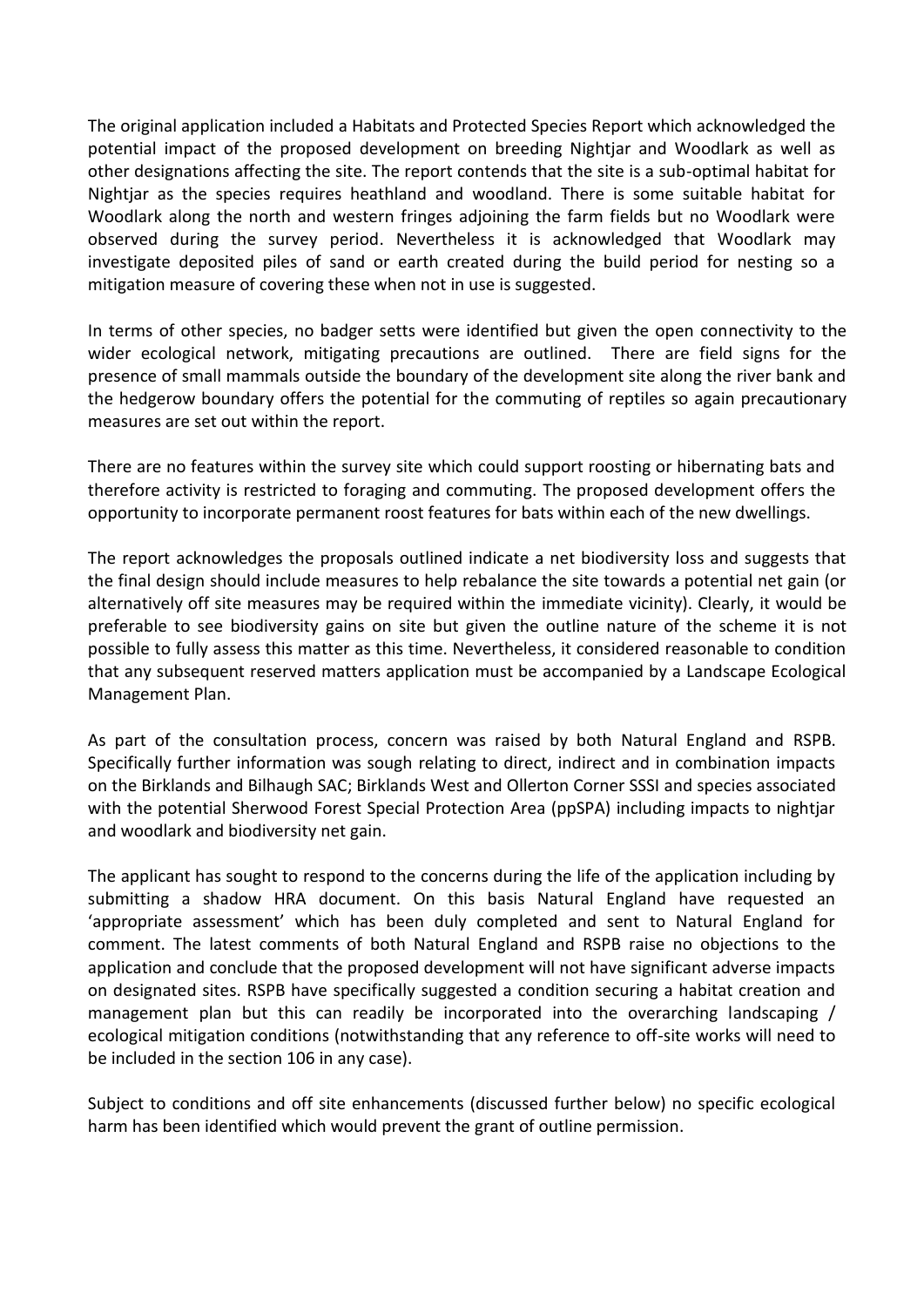#### Impact on Trees

The submitted Tree Survey includes 10 items of woody vegetation, comprised of 5 individual trees and 5 groups of trees or hedges. Of the surveyed trees, 2 are Category B and the remaining Category C. The Category B trees are just outside of the site at the south western corner and therefore would not be affected by the development. All other specimens are around the boundaries of the site and therefore there is nothing to suggest that they couldn't be retained in the detailed proposals moving forwards. A section of hedge will however require removal to facilitate the creation of the proposed site access. This would be around 25m of a hawthorn hedge which the Tree Survey considers to be negligible in the context of the remaining hedge.

Retained trees will require protection by fencing during the development phase. Additional planting will be expected to come forwards through the detailed design of a reserved matters application and thus the impact on trees is considered acceptable.

#### Developer Contributions

Spatial Policy 6, Policy DM2 and Policy DM3 set out the approach for delivering the infrastructure necessary to support growth. This states that infrastructure will be provided through a combination of the Community Infrastructure Levy, developer contributions and planning obligations and where appropriate funding assistance from the District Council. It is critical that the detailed infrastructure needs arising from development proposals are identified and that an appropriate level of provision is provided in response to this. The Developer Contributions and Planning Obligations SPD provides the methodology for the delivery of appropriate infrastructure.

Given the outline nature of the application, the exact number of dwellings is not yet known and therefore the associated legal agreement will need to set out a series of formulas to allow the exact contributions to reflect the development as it is progressed through reserved matters. The figures below have been amended by Officers to reflect the reduced quantum in development and therefore will not align with the figures stated in the consultation section above.

## *Affordable Housing*

Core Policy 1 provides that for schemes of 11 or more dwellings, 30% on-site affordable housing should be provided. The split and type of affordable housing is to be referred to in the associated legal agreement in the form suggested by the Councils Strategic Housing Officers.

#### *Health*

For schemes of 65 dwellings or more, or where schemes would place an additional burden on health infrastructure where they are already operating at capacity, a contribution towards health care infrastructure provision would be sought where this can be justified. The consultation response from NHS CCG confirms that all local GP practices are operating at capacity and therefore even though the application is for 50 dwellings, a contribution of £982 per dwelling has been requested which for 50 units will total £49,100.

#### *Public Open Space*

The expectations regarding the quantum of public open space is broken down into different component parts as follows: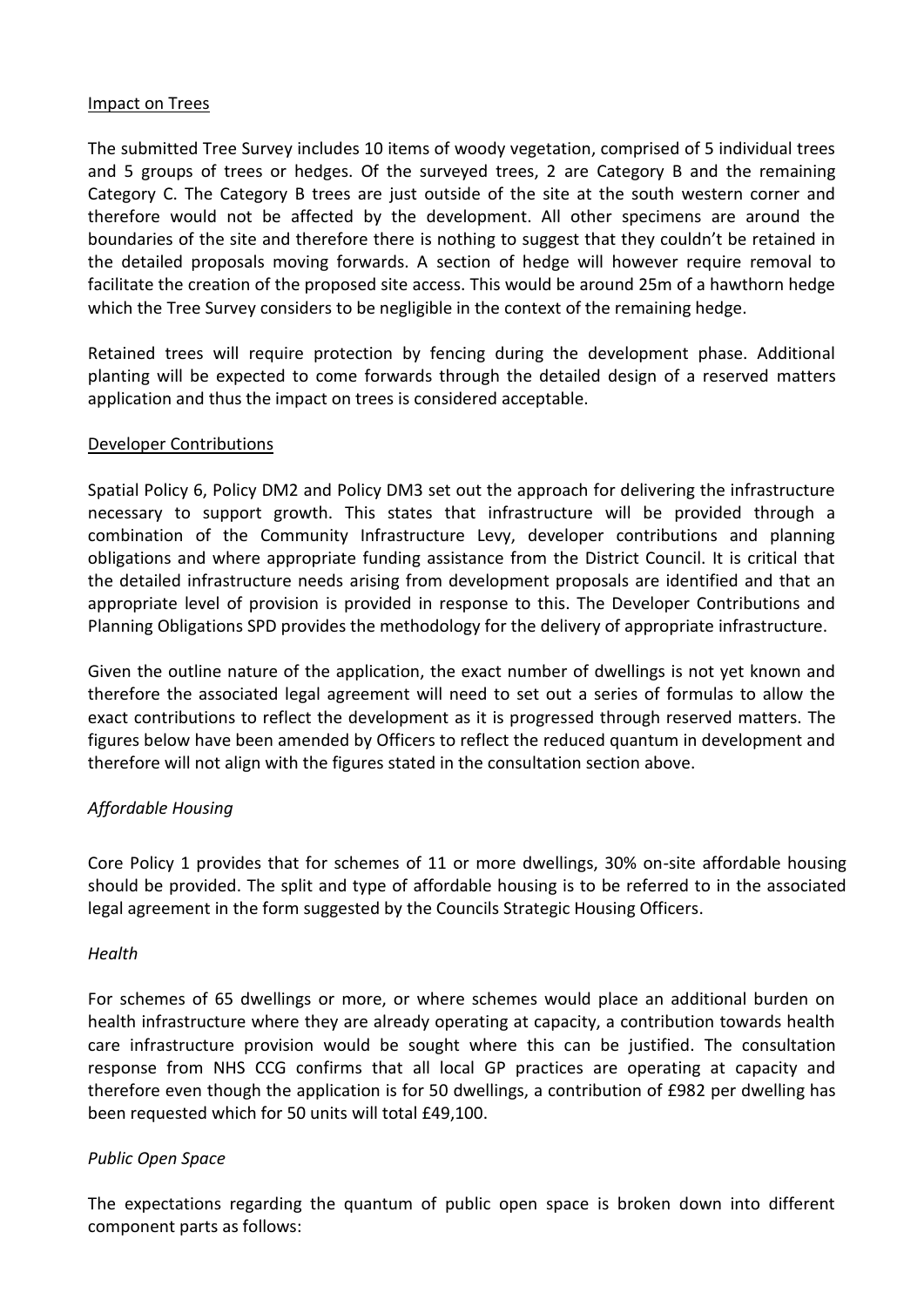#### *Provision for children and young people*

This application would need to make provision for public open space at 18m² per dwelling as set out in the Developer Contributions SPD. Given the size of the site this would be expected on site.

### *Amenity Open Space*

Amenity green space, at a rate of 14.4m² per dwelling should be provided on site in line with the SPD and again this would need to be provided on-site.

### *Natural and Semi-Natural Green Spaces*

Ideally 10 ha should be provided per 1,000 population albeit in recognition of the difficulty achieving that all residents should live within 300m of an area of natural and semi-natural green space. Given the positioning of the site at the edge of the village envelope this is easily achievable and no further contributions are sought in this respect.

## *Suitable Alternative Natural Green Space (SANGS) relates to Birklands and Bilhaugh Special Area of Conservation*

The Habitats Regulations Assessment (HRA) of allocated sites identified that further housing development in Edwinstowe would most likely impact on the SAC by increasing recreational pressure on it. It, and policy ED/Ho/2, recommends that this could be most appropriately remedied by the provision of Suitable Alternative Natural Green Spaces (SANGS), on site and within the surrounding area.

As set out in Core Policy CP12 public open space provided in connection with allocations in settlements within a 5km radius of Birklands & Bilhaugh Special Area of Conservation, shall be designed to reflect the need to provide SANGS in perpetuity to relieve pressure on the SAC.

In terms of the quantum of SANGS there is currently no formula to ascertain what this should be. It is reasonable to conclude that it could equate to ensuring that there is enough green infrastructure to take the pressure off the SAC/SSSI by providing practical space, for example a route where occupiers of the development can take a walk/exercise their dogs without having to venture elsewhere to do this. The indicative green loop around the development site is welcomed in this respect.

The applicant has been in discussions with the RSPB during the life of the application to address their original concerns. It was originally suggested (applicants letter dated  $16<sup>th</sup>$  December 2021) that the offsite provision would be to manage an area of woodland off Seymore Grove. However, RSPB has since shown a preference for the management of land between the site and the edge of the SAC designation and it has now been agreed that a reasonable off site provision would be the delivery of a 10m wide buffer as shown in yellow on the map below: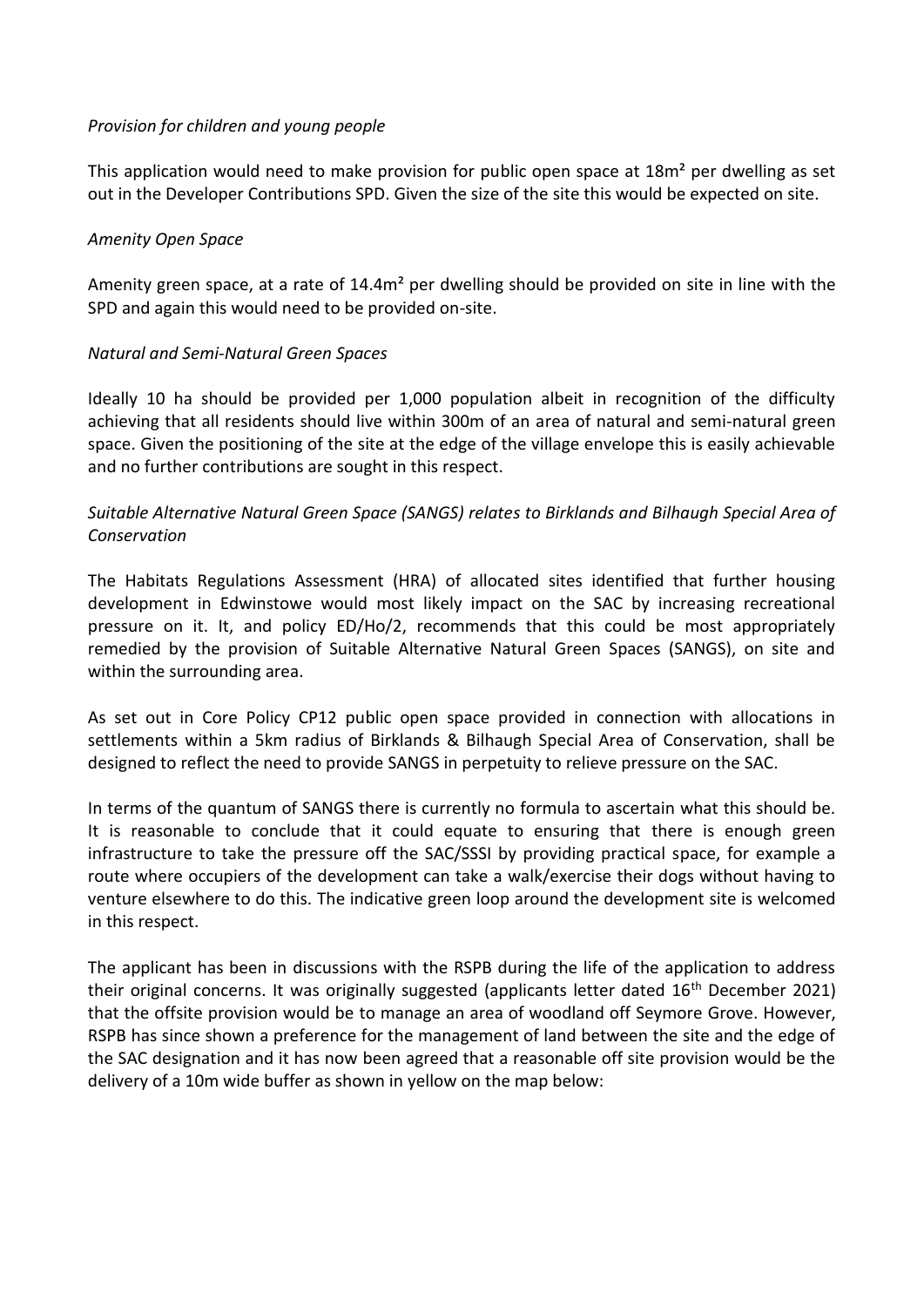

This will need to be secured within the S106 agreement with details expected to include a species rich grass and scrub mix with appropoiate management.

### *Management of Open Space*

This Council would be unlikely to want to take on the long term maintenance of the public open space and this would need to be achieved via a management company secured through an appropriate obligation within a section 106 agreement.

#### *Community Facilities*

Community facilities are defined as including Community Halls, Village Halls, Indoor areas for sport, physical activity, leisure and cultural activity and Halls related to places of worship. The Council's SPD provides where existing infrastructure exists or where small scale developments do not warrant new infrastructure, a contribution may be appropriate to support the existing infrastructure such as a village or community hall or other community asset. It goes on to say that 'it is further recognised that some community facilities are not fulfilling their potential to meet the needs of residents and thus may appear to be underused. In such circumstances qualitative improvements to such facilities would increase their ability to make a positive contribution to meeting the needs of the community.'

Any additional pressure upon community facilities that this scheme would place upon the community should be met off-site by way of a financial contribution. A financial contribution toward community facilities which is based on £1,384.07 (figure from SPD but indexed at 2016) per dwelling would therefore be sought to help consolidate and upgrade existing infrastructure or facilities including the village hall.

#### *Primary Education*

The Developer Contributions and Planning Obligations SPD indicates that development which generates a need for additional primary school places will be secured via a legal agreement. The number of primary places required is based on a formula of no. of dwellings x 0.21 to establish the number of child places required, which in this case is a maximum of 11 primary places. Based on the current pupil projections data, there is forecasted to be insufficient capacity within the pupil planning area to accommodate the additional pupils generated by this proposal. The County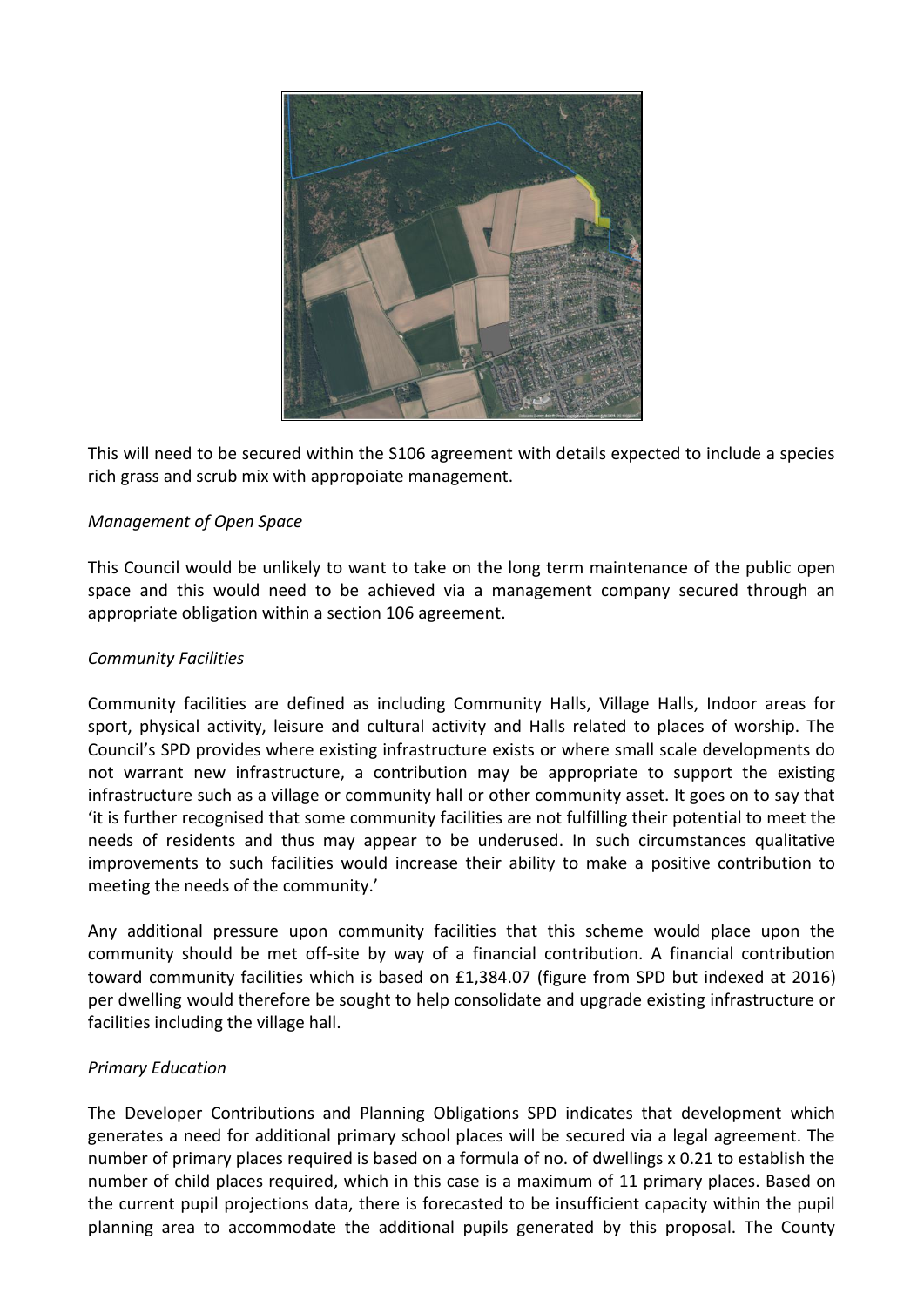Council therefore seeks a primary education contribution which would amount to a total of £193,743 for the maximum quantum of units (based on 11 pupils x £17,613 per place) to be used towards improving, remodelling, enhancing, or expanding facilities to provide additional permanent capacity within the Edwinstowe planning area, to accommodate pupil growth from the development.

In terms of secondary education the development would be covered under CIL regulations, albeit it is zero rated in this location in any event.

### *Libraries*

NCC have provided detail comments which state that Edwinstowe Library is currently below the optimum stock level and therefore based on the predicted population from the development a contribution is requested for library stock. For 50 units this would total £1,762.

### *Transport*

The comments from NCC refer to the potential need for the re-location of two bus stops near the proposed vehicular access and suggest that if these need to be relocated it would have to be at the expense of the application secured through a planning condition. Officers have discussed this further with NCC and further confirmation has been received that based on the submitted plan, the bus stops would not need to be relocated.

#### Other Matters

County Cllr Carlton has made reference to an annotated farm access at the northern boundary of the site. The agent has clarified that this is simply a point of access for the neighbouring landowners who wish to retain an agricultural access but there is nothing to suggest that this would need to be frequently used for agricultural purposes.

It has also been queried whether or not the emergency services have been consulted. Whilst no formal consultation has been undertaken, Officers have discussed with colleagues at NCC Highways and they have clarified that if a refuse vehicle can access the site then a fire tender can too, in this case the swept paths of the refuse vehicle at the access mean that emergency vehicles would be adequately accommodated.

Comments received during consultation have made reference to the loss of agricultural land. Paragraph 174 of the NPPF (2021) requires planning policies and decisions to recognize the benefits of the best and most versatile agricultural land (land in grades 1, 2 and 3a of the Agricultural Land Classification). The loss of the site for agricultural purposes has already been considered and acceptable in principle as part of the plan making process. The benefits of housing delivery in a sustainable settlement are considered to outweigh the marginal loss of agricultural land.

At pre-application stage, Natural England raised particular concern in relation to the issue of air quality thought to be impacting on Birklands West & Ollerton Corner SSSI and therefore requested that any application be accompanied by an air quality assessment. This has been duly submitted and concludes the following: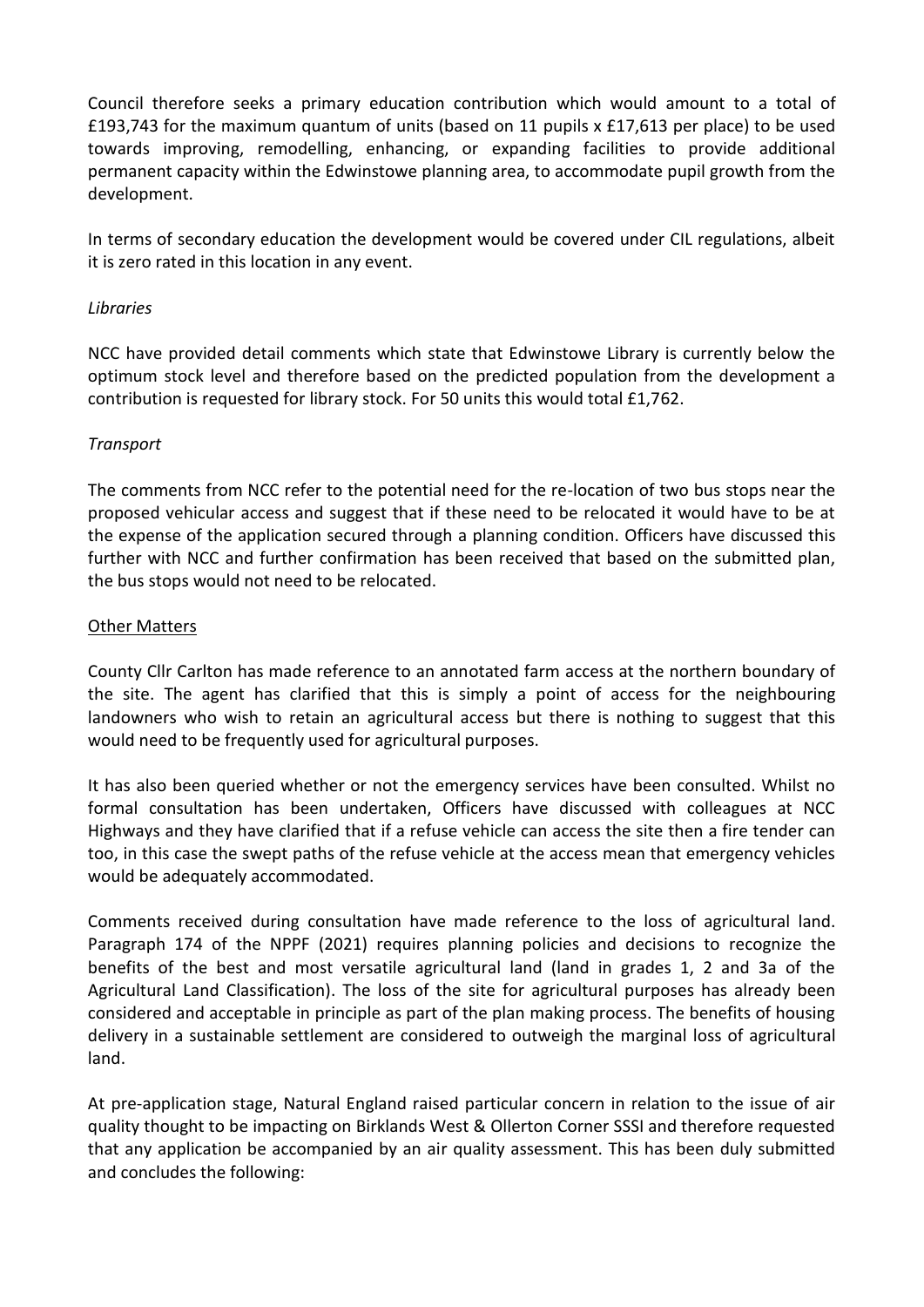*"During the construction phase of the development there is the potential for air quality impacts as a result of fugitive dust emissions from the site. These were assessed in accordance with the IAQM methodology. Assuming good practice dust control measures are implemented, the residual significance of potential air quality impacts from dust generated by earthworks, construction and trackout activities was predicted to be negligible."*

*"Based on the assessment results and implementation of best practice techniques, air quality is not considered a constraint to planning consent for the proposed development."*

No concerns have been raised by either Natural England or Environmental Health colleagues in respect to air quality.

### **Conclusion**

The site is on the whole allocated in the Development Plan for residential development. The revised indicative plan now shows that all residential development would be within the settlement boundary in line with the site allocation. Despite the concerns raised locally regarding the level of residential development which is due to comes forwards in Edwinstowe, the residential delivery of the site will make a meaningful contribution to the Districts Housing Supply in a sustainable settlement. Moreover, through the associated legal agreement, the applicant has demonstrated that the development would provide for infrastructure required through the additional 50 houses proposed.

As is expected for an outline application, the level of detail provided is limited. Nevertheless the supporting documentation demonstrates that the site could appropriately deliver up to 50 residential units without imposing specific harm worthy of refusal at outline stage. The applicant has worked with consultees during the life of the application to resolve the initial issues and on this basis the recommendation is one of approval subject to the conditions below (and the sealing of the associated legal agreement).

#### **RECOMMENDATION**

**Approve, subject to the following conditions and the completion of a S106 Agreement as set out above in this Report.** 

01

Applications for approval of reserved matters shall be made to the local planning authority not later than three years from the date of this permission.

The development hereby permitted shall begin not later than two years from the date of approval of the last of the reserved matters to be approved.

Reason: To comply with the requirements of Section 51 of the Planning and Compulsory Purchase Act 2004.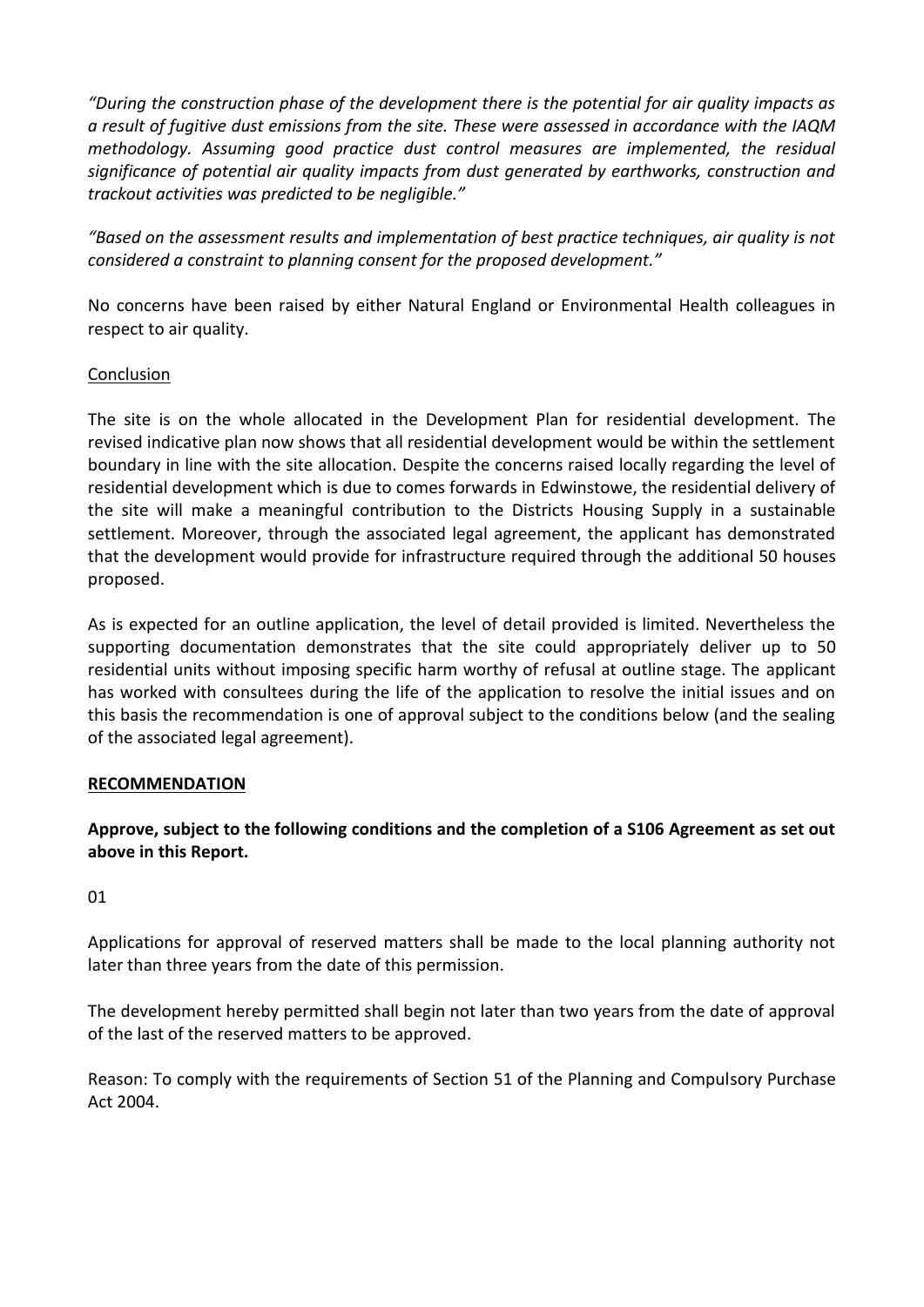Details of the access, appearance, landscaping, layout and scale ('the reserved matters') shall be submitted to and approved in writing by the local planning authority before development begins and the development shall be carried out as approved.

Reason: This is a planning permission in outline only and the information required is necessary for the consideration of the ultimate detailed proposal.

03

Any details submitted in relation to reserved matters for landscaping shall include a schedule (including planting plans and written specifications, cultivation and other operations associated with plant and grass establishment) of trees, shrubs and other plants, noting species, plant sizes, proposed numbers and densities. The scheme shall be designed so as to enhance the nature conservation value of the site, including the use of locally native plant species and shall include details of a management plan. It shall also be designed to include new species rich habitats (including new hedgerow planting), which varies in structure and density along with permanent features for nesting birds, and roosting bats, gaps below fences to allow passage of small mammals such as hedgehog.

The details shall also include a Visitor Management Strategy to include details of zoning levels of activity, how public access will be controlled to limit disturbance to wildlife and physical features to prevent domestic animals from reaching habitats and how these will be monitored and enforced.

The details shall also include management of the roadside hedge to ensure that appropriate highways visibility is maintained throughout the lifetime of the development.

The approved landscaping scheme shall be carried out within 6 months of the first occupation of any building or completion of the development, whichever is soonest, unless otherwise agreed in writing with the District Planning Authority. If within a period of 7 years from the date of planting any tree, shrub, hedgerow or replacement is removed, uprooted, destroyed or dies then another of the same species and size of the original shall be planted at the same place.

Reason: In order to ensure the landscaping of the site promotes biodiversity on the site in accordance with the aims of Core Policy 12 of the Newark and Sherwood Core Strategy (2019).

04

The development hereby permitted authorises the erection of no more than 50 dwellings. Any reserved matters application for the development hereby approved shall only show development in the area marked as 'Developable Area (Ed/Ho/2)' on plan reference P20-3462\_01.

Reason: To define the planning permission and to ensure an appropriate landscape buffer is provided within the north part of the site.

02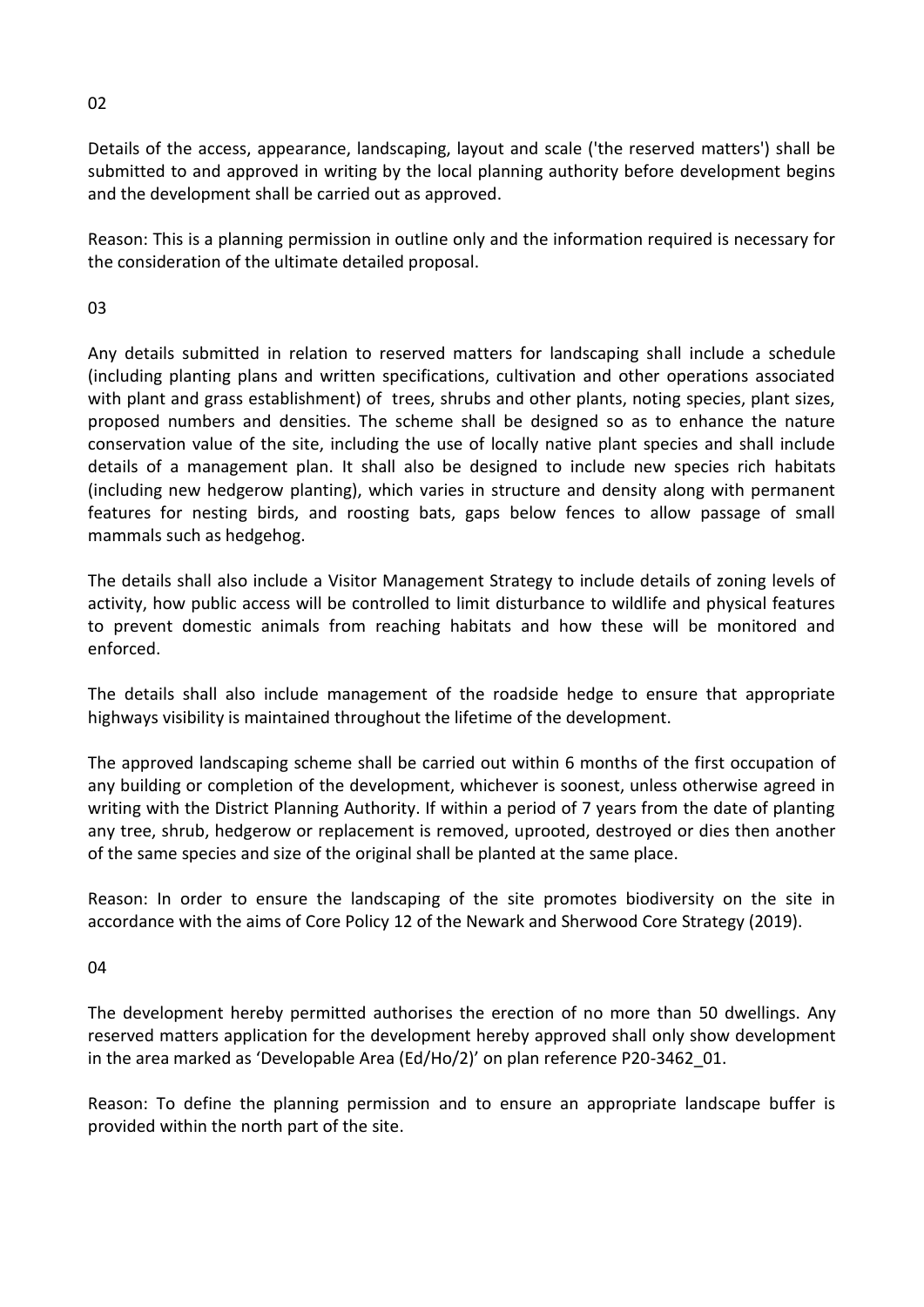No part of the development hereby approved shall commence until a detailed surface water drainage scheme based on the principles set forward by the approved SCP Flood Risk Assessment (FRA) ref VL/210032/FRA/RevA dated September 2021 has been submitted to and approved in writing by the Local Planning Authority in consultation with the Lead Local Flood Authority. The scheme shall be implemented in accordance with the approved details prior to completion of the development. The scheme to be submitted shall:

- Demonstrate that the development will use SuDS throughout the site as a primary means of surface water management and that design is in accordance with CIRIA C753.
- Limit the discharge rate generated by all rainfall events up to the 100 year plus 40% (for climate change) critical rain storm 5 l/s rates for the developable area.
- Provision of surface water run-off attenuation storage in accordance with 'Science Report SCO30219 Rainfall Management for Developments' and the approved FRA
- Provide detailed design (plans, network details and calculations) in support of any surface water drainage scheme, including details on any attenuation system, and the outfall arrangements. Calculations should demonstrate the performance of the designed system for a range of return periods and storm durations inclusive of the 1 in 1 year, 1 in 2 year, 1 in 30 year, 1 in 100 year and 1 in 100 year plus climate change return periods.
- For all exceedance to be contained within the site boundary without flooding new properties in a 100year+40% storm.
- Details of STW approval for connections to existing network and any adoption of site drainage infrastructure.
- Evidence of how the on-site surface water drainage systems shall be maintained and managed after completion and for the lifetime of the development to ensure long term

Reason: A detailed surface water management plan is required to ensure that the development is in accordance with NPPF and local planning policies. It should be ensured that all major developments have sufficient surface water management, are not at increased risk of flooding and do not increase flood risk off-site.

## 06

No development shall take place until a Construction Environmental Management Plan (CEMP) for the development has been submitted to and approved in writing by the local planning authority. The approved CEMP shall be adhered to throughout the construction period. The CEMP shall set the overall strategies for the following showing explicit regard for all existing neighbouring receptors:

- the parking of vehicles of site operatives and visitors including manoeuvring arrangements;
- loading and unloading of plant and materials;
- storage of plant and materials used in constructing the development;
- the proposed site compound;
- the erection and maintenance of security hoarding where appropriate;
- wheel and vehicle body washing facilities;
- provision of road sweeping facilities;
- measures to control the emission of noise, dust and dirt during construction;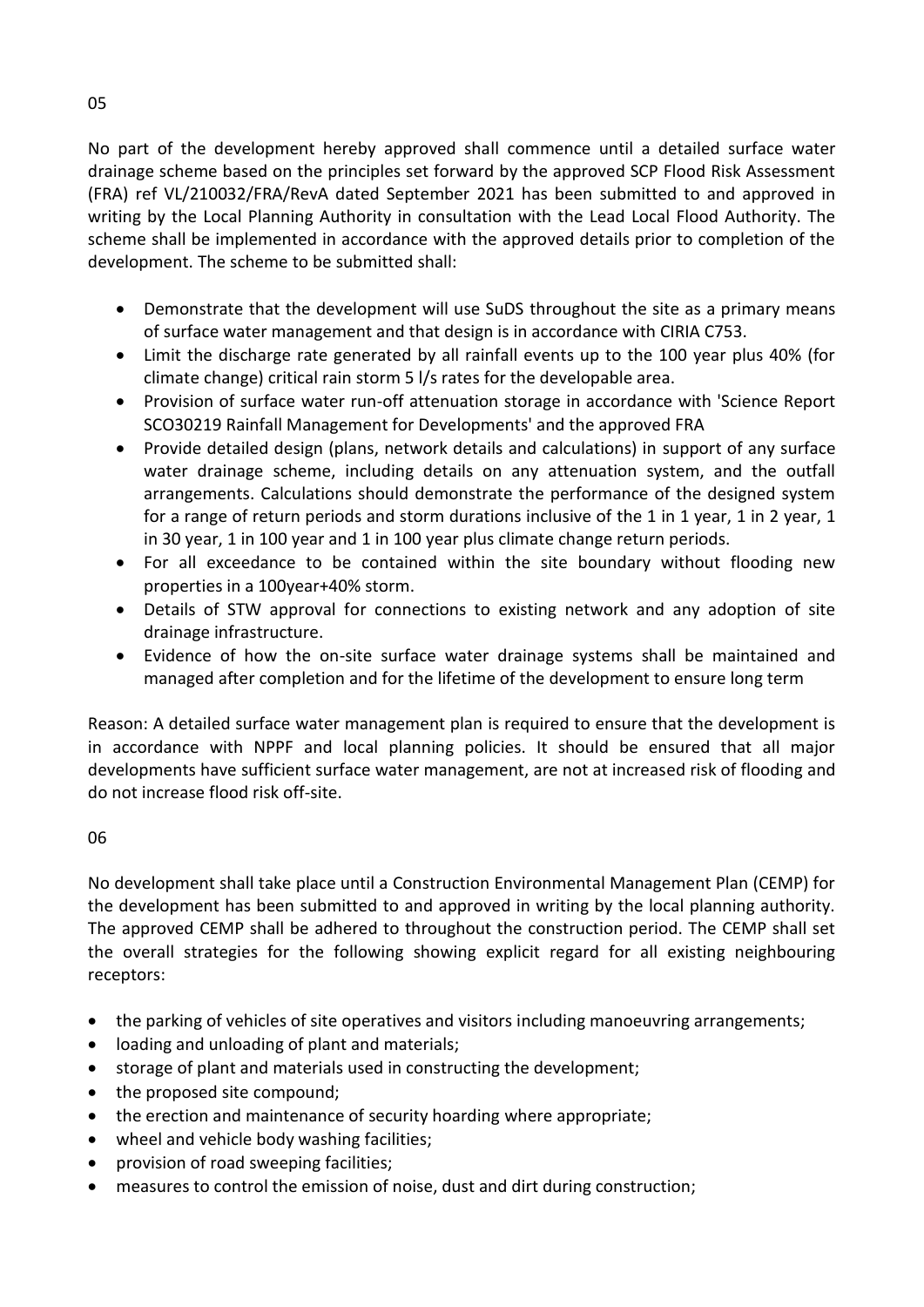- a Site Waste Management Scheme for recycling/disposing of waste resulting from demolition and construction works;
- a Noise Mitigation Scheme (NMS) designed to minimise noise levels during construction such as adopting a Code of Construction Practice, adopting principles of Best Practicable Means to reduce noise levels during construction work;
- the means of access and routeing strategy for construction traffic showing visibility splays and method statement for the use of banksmen;
- details of construction traffic signage;
- management and procedures for access by abnormal loads;
- a strategy to control timings of deliveries to avoid the morning and evening peak travel times where possible;
- hours of construction work;
- management of surface water run-off, including details of a temporary localised flooding management system;
- the storage of fuel and chemicals;
- the control of temporary lighting

Reason: To ensure appropriate mitigation for the impact on residential amenity caused by the construction phases of the development.

07

No works or development shall take place until an arboriculture method statement and scheme for protection of the retained trees/hedgerows has been agreed in writing with the District Planning Authority. This scheme shall include:

a. A plan showing details and positions of the ground protection areas.

b. Details and position of protection barriers .

c. Details and position of underground service/drainage runs/soakaways and working methods employed should these runs be within the designated root protection area of any retained tree/hedgerow on the application site.

d. Details of any special engineering required to accommodate the protection of retained trees/hedgerows (e.g. in connection with foundations, bridging, water features, hard surfacing).

e. Details of construction and working methods to be employed for the installation of drives and paths within the root protection areas of any retained tree/hedgerow on the application site.

f. Details of timing for the various phases of works or development in the context of the tree/hedgerow protection measures.

All works/development shall be carried out in full accordance with the approved arboricultural method statement and tree/hedgerow protection scheme.

Reason: To protect existing trees ad hedgerows within the site.

08

The following activities must not be carried out under any circumstances.

a. No fires to be lit on site within 10 metres of the nearest point of the canopy of any retained tree/hedgerow on the proposal site.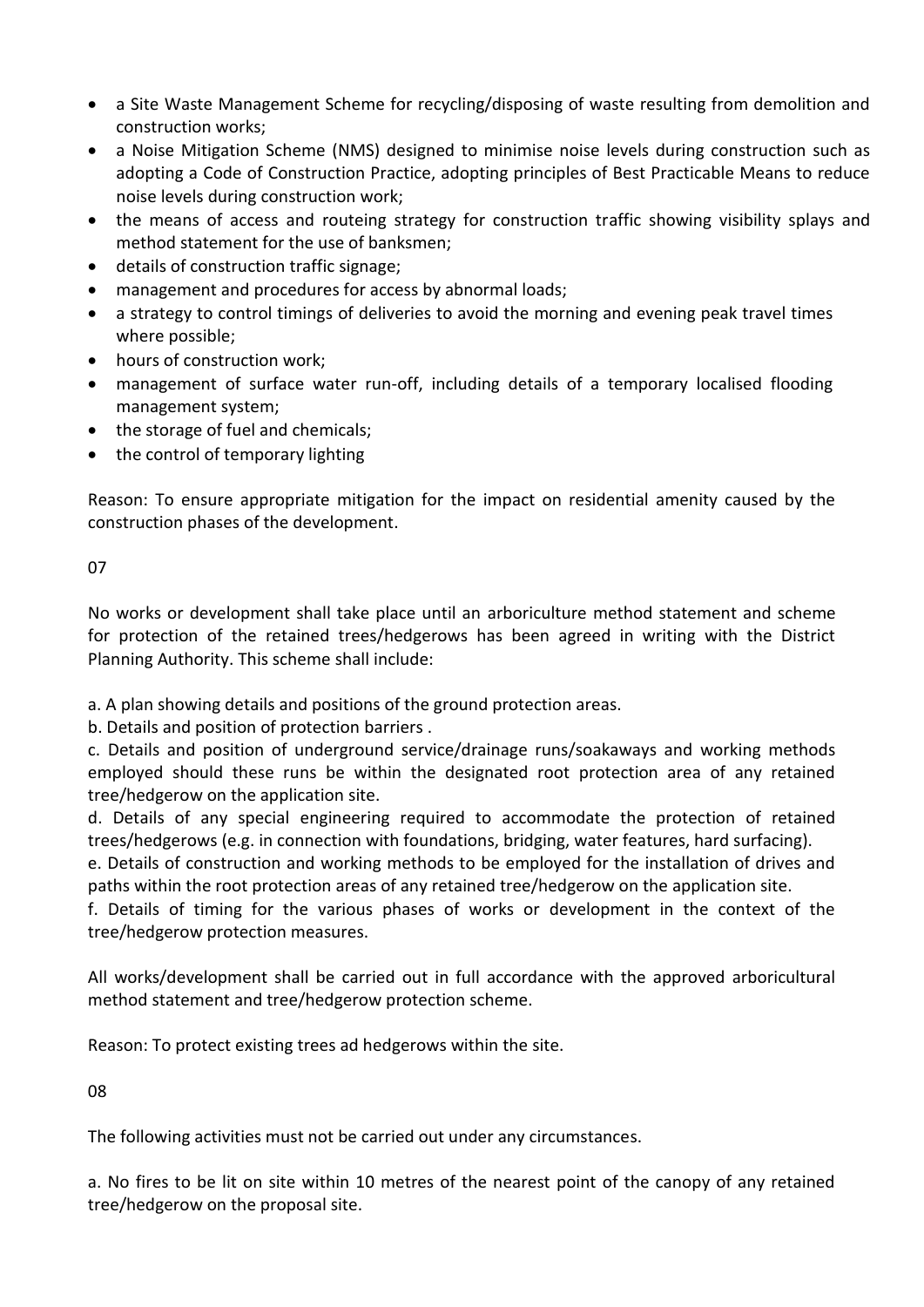b. No equipment, signage, fencing etc shall be attached to or be supported by any retained tree on the application site,

c. No temporary access within designated root protection areas without the prior written approval of the District Planning Authority.

d. No mixing of cement, dispensing of fuels or chemicals within 10 metres of any retained tree/hedgerow on the application site.

e. No soak- aways to be routed within the root protection areas of any retained tree/hedgerow on the application site.

f. No stripping of top soils, excavations or changing of levels to occur within the root protection areas of any retained tree/hedgerow on the application site.

g. No topsoil, building materials or other to be stored within the root protection areas of any retained tree/hedgerow on the application site.

h. No alterations or variations of the approved works or protection schemes shall be carried out without the prior written approval of the District Planning Authority.

Reason: To protect existing trees ad hedgerows within the site.

09

No development shall take place other than in accordance with an archaeological Mitigation Strategy for the protection of archaeological remains, submitted to and approved by the Local Planning Authority prior to the start of development. Where development will result in an archaeological impact to one of the identified areas of archaeological interest, a Written Scheme of Archaeological Investigation must be submitted to and approved by the Local Planning Authority. This scheme shall include the following:

1. An assessment of significance and proposed mitigation strategy (i.e. preservation by record, preservation in situ or a mix of these elements).

- 2. A methodology and timetable of site investigation and recording;
- 3. Provision for site analysis;
- 4. Provision for publication and dissemination of analysis and records;
- 5. Provision for archive deposition; and
- 6. Nomination of a competent person/organisation to undertake the work

The scheme of archaeological investigation must only be undertaken in accordance with the approved details.

Reason: To ensure the preparation and implementation of an appropriate scheme of archaeological mitigation in accordance with the National Planning Policy Framework.

10

The archaeological site work shall be undertaken only in full accordance with the approved Mitigation Strategy. All archaeological site work must be undertaken only in full accordance with an approved Written Scheme of Investigation. The applicant shall notify the Local Planning Authority of the intention to commence at least fourteen days before the start of archaeological work in order to facilitate adequate monitoring arrangements. No variation to the methods and procedures set out in the approved Mitigation Strategy and/or Written Scheme of Investigation shall take place without the prior consent of the Local Planning Authority.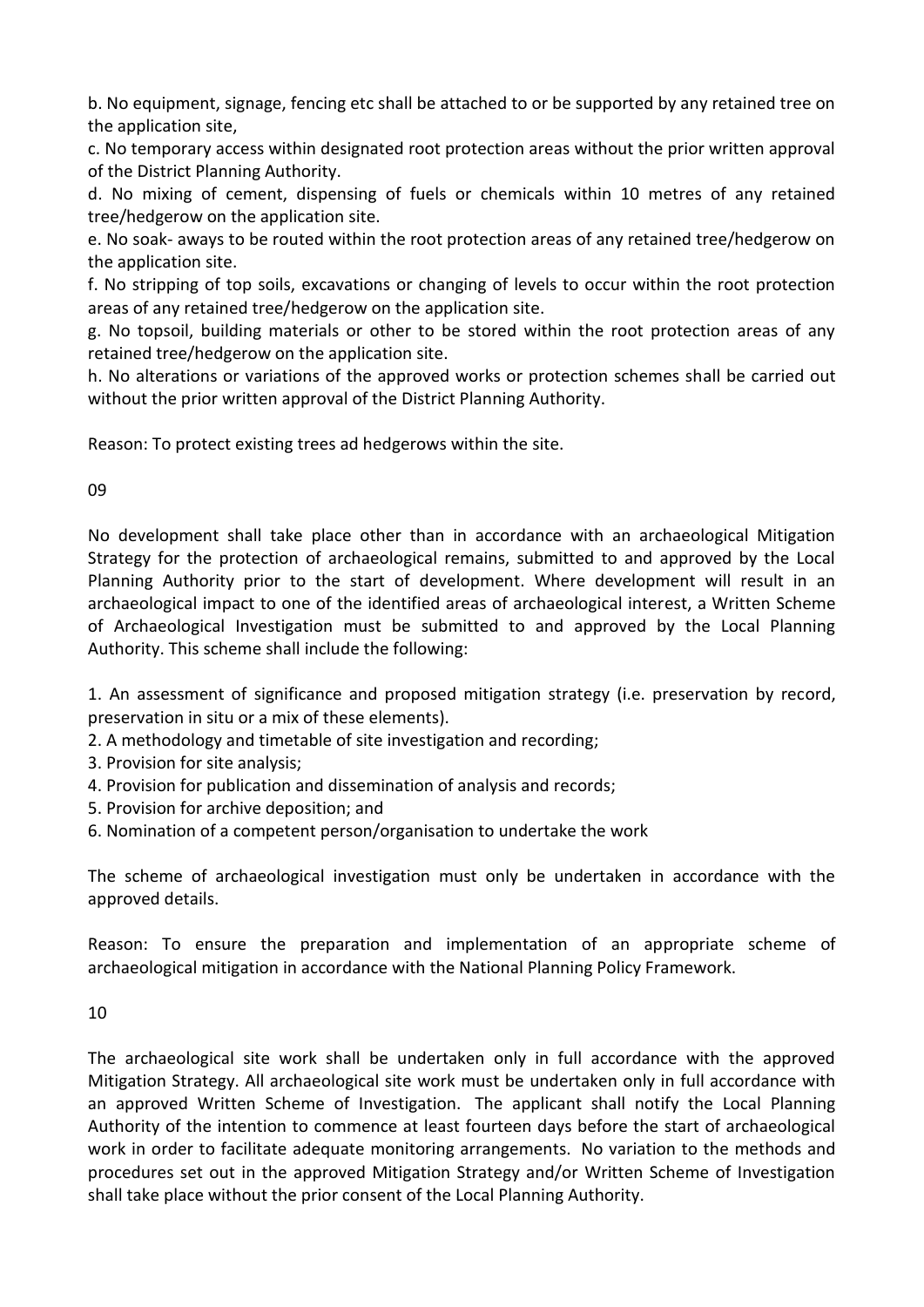Reason: To ensure satisfactory arrangements are made for the recording of possible archaeological remains in accordance with the National Planning Policy Framework.

11

A report of the archaeologist's findings shall be submitted to the Local Planning Authority and the Historic Environment Record Officer at Nottinghamshire County Council within 3 months of the archaeological works hereby approved being commenced, unless otherwise agreed in writing by the Local Planning Authority. The post-investigation assessment must be completed in accordance with the programme set out in the approved mitigation strategy and shall include provision for analysis, publication and dissemination of results and deposition of the archive being secured.

Reason: In order to ensure that satisfactory arrangements are made for the recording and to advance the understanding of the significance of any heritage assets to be lost (wholly or in part) in a manner proportionate to their importance and the impact and to make this evidence (and any archive generated) publicly accessible in accordance with the National Planning Policy Framework.

## 12

Any reserved matters application for the development hereby approved shall be accompanied by a Noise Assessment and where necessary a Noise Attenuation / Mitigation Scheme. The approved attenuation scheme shall be implemented on site prior to the occupation of any dwelling to which the associated mitigation relates.

Reason: To ensure that noise levels are appropriately mitigated and that the mitigation measures are implemented in a timely manner.

## 13

The development hereby approved shall be carried out in accordance with the recommendations set out within the document Habitats and Protected Species Report – Paul Hicking Associates – 2140 –PHA specifically but not limited to:

- No foundation work should be left uncovered, overnight or for any length of time to avoid mammals becoming trapped in foundation or services trenches. Where this is unavoidable then trenches should be left with a sloping end or ramp to allow any animal that may fall in to escape.
- Pipes over 150mm in diameter should be capped off at night to prevent animals entering.
- The site shall be rechecked for the presence of hedgehog if the project is delayed at any time.
- Any builders sand or earth piles are covered over when not in use.
- The design of external lighting should be carefully considered to avoid impact on existing trees and potential flight zones and is to be designed in accordance with the Bat Conservation Trust guidelines for external lighting.

Reason: In order to protect biodiversity in the District in accordance with the aims of Core Policy 12 of the Newark and Sherwood Core Strategy (2019).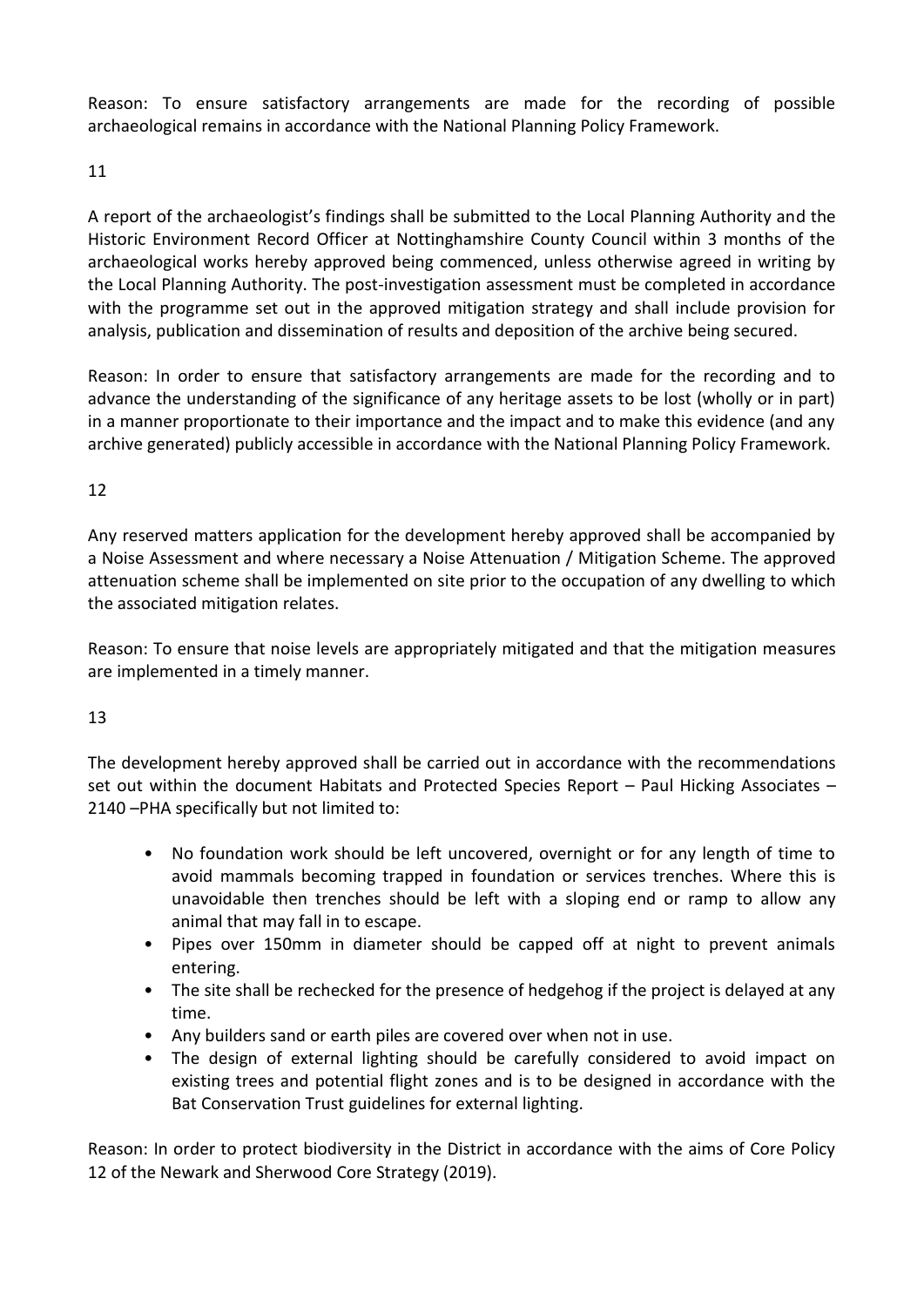To avoid conflict with the legislation for breeding birds hedgerow removal must be undertaken outside the bird breeding season (March- September). If habitat clearance is unavoidable during the breeding season then the following action should be undertaken:

Prior to the commencement of works, the area including any affected vegetation, should be thoroughly searched for nesting birds. If a bird's nest is found then it should remain undisturbed and a 5m buffer zone should be created around the nest including above and below it. The zone around the nest site is to remain free of construction activities and disturbance until the young have fledged and left.

Reason: In order to protect biodiversity in the District in accordance with the aims of Core Policy 12 of the Newark and Sherwood Core Strategy (2019).

# 15

Before the development is commenced, details of bat boxes and bird nest boxes to be placed on either retained trees or new housing on the perimeters near to hedge/tree lines and a timetable of implementation shall be submitted to and approved in writing by the District Council. Once approved the bat boxes and bird nest boxes shall be erected in accordance with the approved details.

Reason: In order to enhance habitats on the site in accordance with the aims of Paragraph 118 of the National Planning Policy Framework.

## 16

Any subsequent reserved matters application shall include details of the highways arrangements as follows. Once approved the development shall be carried out in accordance with the approved details.

- Plans of all key dimensions including junction and forward visibility splays;
- Swept path analyses of an 11.6 m refuse vehicle throughout the residential areas of the site;
- Road hierarchy's demonstrating adoptable highways and private streets;
- Car parking, servicing and maneuvering areas;
- Cycle storage facilities;
- Bin storage facilities.

Reason: To ensure the development is designed and constructed to suitable standards.

## 17

Before the development is commenced, details of the highways arrangements as follows shall be submitted to and approved in writing by the Local Planning Authority. Once approved the development shall be carried out in accordance with the approved details prior to the commencement of development.

14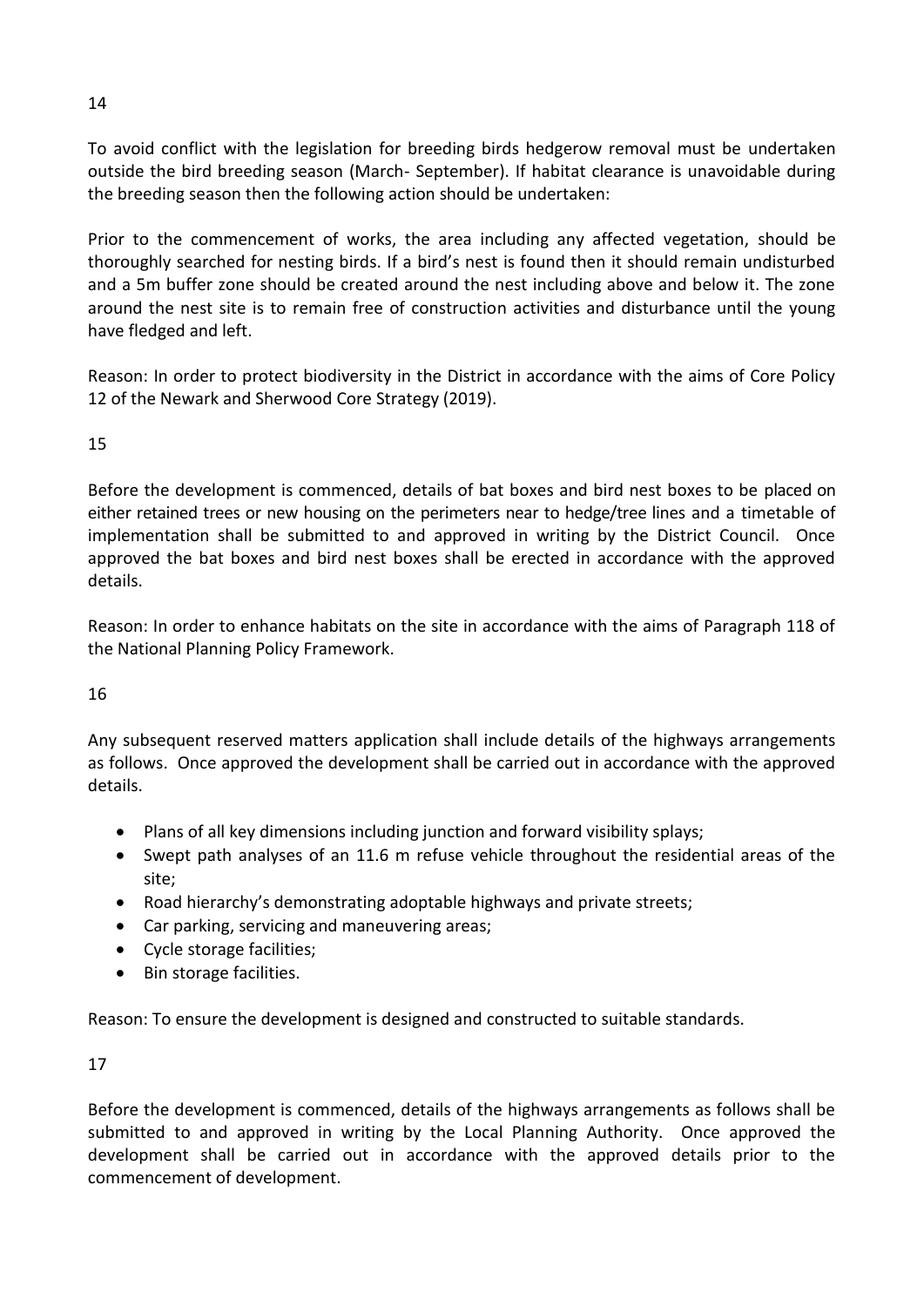- The precise siting of the refuge on Mansfield Road near the proposed site access taking account of swept paths for refuge and emergency vehicles;
- A mitigation scheme aiming to reduce eastbound speeds.

Reason: In the interests of highway safety.

# 18

No dwelling shall be occupied until an updated Travel Plan has been submitted to and approved in writing by the Local Planning Authority. The Travel Plan shall set out proposals (including targets, a timetable and enforcement mechanism) to promote travel by sustainable modes and shall include arrangements for monitoring of progress of the proposals. The Travel Plan shall be implemented in accordance with the timetable set out in that plan.

Reason: In the interests of highway safety.

# **Notes to applicant**

# 01

The applicant is advised that all planning permissions granted on or after the 1st December 2011 may be subject to the Community Infrastructure Levy (CIL). Full details of CIL are available on the Council's website at www.newark-sherwooddc.gov.uk/cil/

The proposed development has been assessed and it is the Council's view that CIL is not payable on the development hereby approved as the development type proposed is zero rated in this location.

# 02

This application has been the subject of discussions during the application process to ensure that the proposal is acceptable. The District Planning Authority has accordingly worked positively and pro-actively, seeking solutions to problems arising in coming to its decision. This is fully in accordance with Town and Country Planning (Development Management Procedure) Order 2010 (as amended).

## 03

In order to carry out the off-site works required, the applicant will be undertaking work in the public highway which is land subject to the provisions of the Highways Act 1980 (as amended) and therefore land over which the applicant has no control. In order to undertake the works, which must comply with the Nottinghamshire County Council's current highway design guidance and specification for roadworks, the applicant will need to enter into an Agreement under Section 278 of the Act. The Agreement can take some time to complete as timescales are dependent on the quality of the submission, as well as how quickly the applicant responds with any necessary alterations. Therefore, it is recommended that the applicant contacts the Highway Authority as early as possible. Work in the public highway will not be permitted until the Section 278 Agreement is signed by all parties. Furthermore, any details submitted in relation to a reserved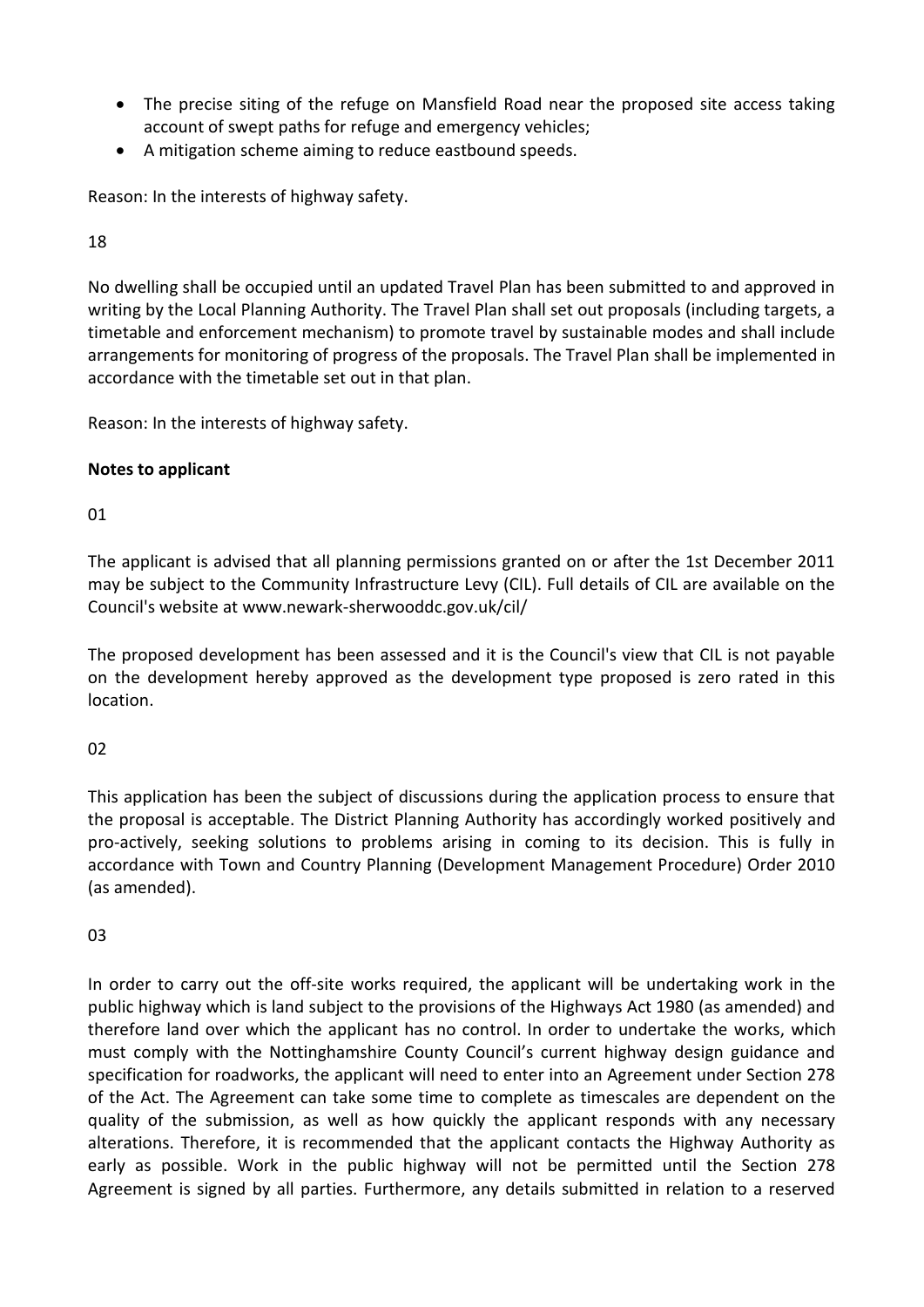matters or discharge of condition planning application, are unlikely to be considered by the Highway Authority until technical approval of the Section 278 Agreement is issued.

Planning permission is not permission to work on or from the public highway. In order to ensure all necessary licenses and permissions are in place you must contact licences@viaem.co.uk

It is an offence under S148 and S151 of the Highways Act 1980 to deposit mud on the public highway and as such you should undertake every effort to prevent it occurring.

#### BACKGROUND PAPERS

Application case file.

For further information, please contact Laura Gardner on extension 5907.

All submission documents relating to this planning application can be found on the following websit[e www.newark-sherwooddc.gov.uk.](http://www.newark-sherwooddc.gov.uk/)

**Lisa Hughes Business Manager – Planning Development**